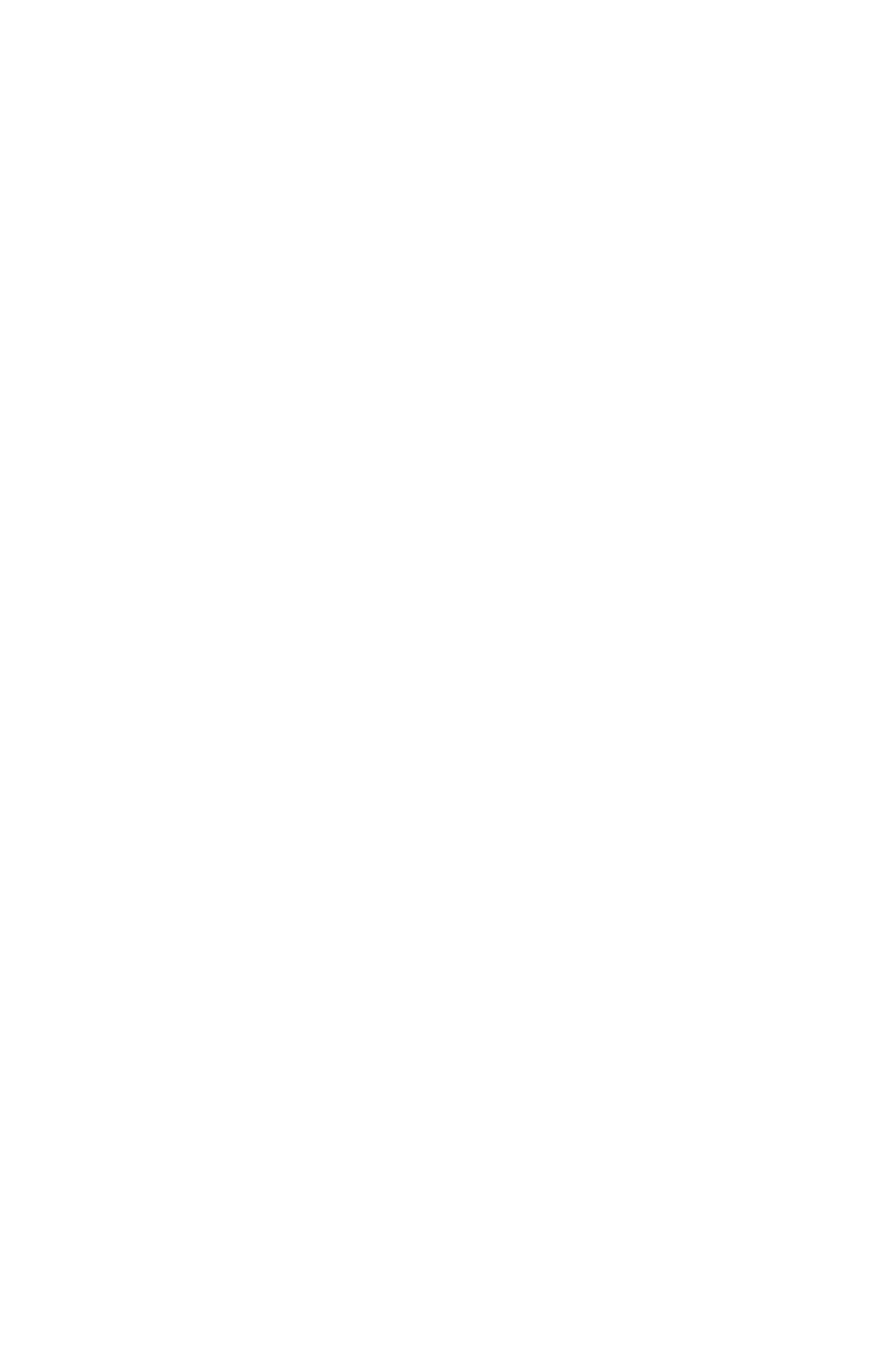# **Zeal** *A Bible Study on Titus for Women*

**Keri Folmar**

To my son, Andrew: May you hold firm to the trustworthy word as taught.

– Keri Folmar

### **CruciformPress**

© 2019 by Keri Folmar. All Rights Reserved **CruciformPress.com | info@CruciformPress.com**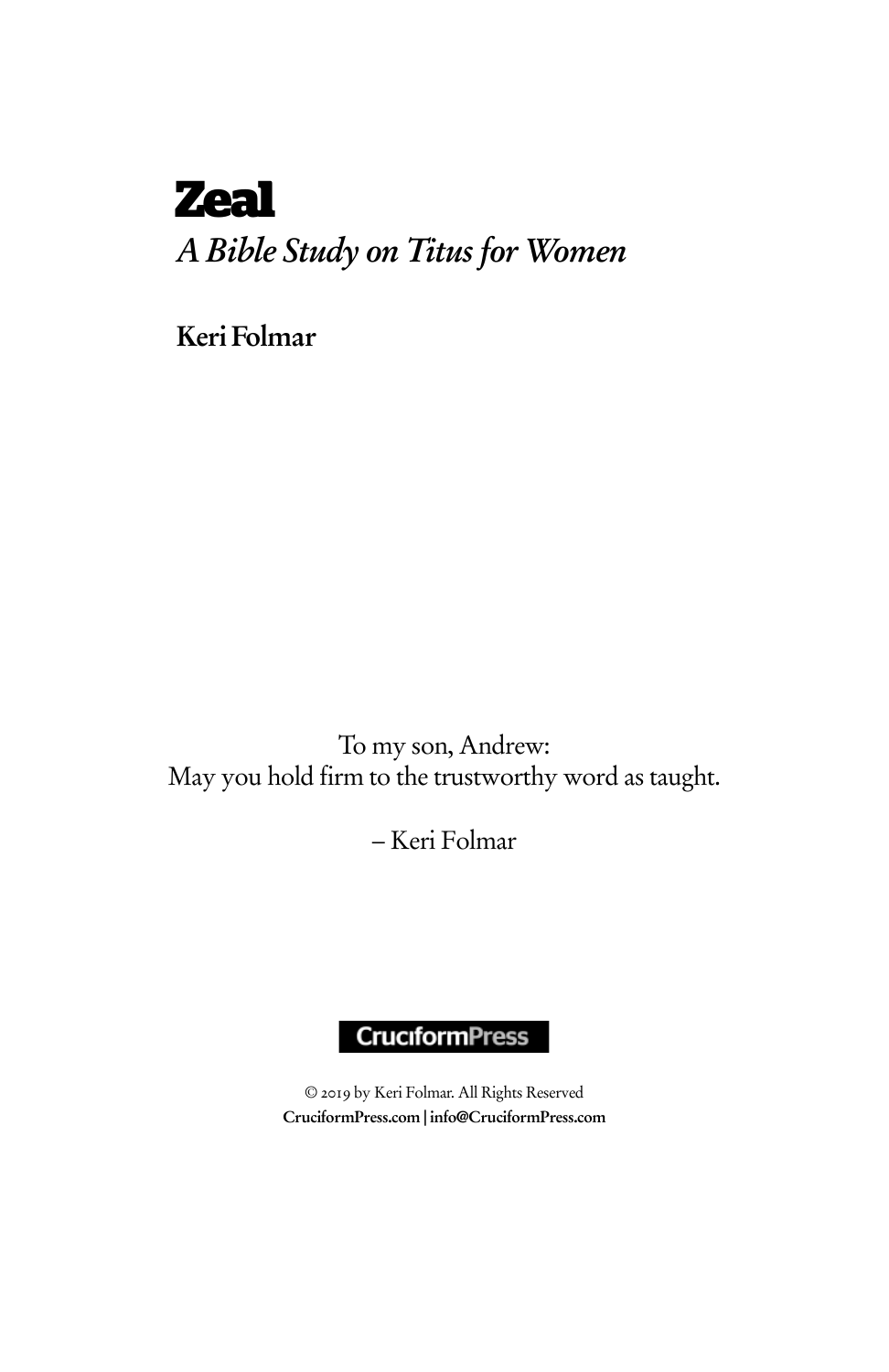# *Praise for Keri Folmar's Inductive Bible Studies for Women*

"With simple clarity, Keri Folmar guides us in learning to study the Bible…Keri encourages us to read God's Word carefully, to understand clearly, and to apply prayerfully…she encourages her readers first and foremost to listen well to God's inspired Word."

**Kathleen Nielson** is author of the*Living Word Bible Studies*; Director of Women's Initiatives, The Gospel Coalition; and wife of Niel, who served as President of Covenant College, 2002 to 2012.

"Keri's Bible study will not only bring the truths of [Scripture] to bear upon your life, but will also train you up for better, more effective study of any book of the Bible with her consistent use of the three questions needed in all good Bible study: Observation, Interpretation, and Application."

**Connie Dever** is author of*The Praise Factory* children's ministry curriculum and wife of Mark, senior pastor of Capitol Hill Baptist Church and President of 9Marks.

"It is hard to imagine a better inductive Bible study tool than this one. So many study tools wander from the biblical text, but Keri Folmar's study concentrates on what [the biblical author] says… unfolding its message with accuracy and clarity."

**Diane Schreiner**, the wife of SBTS professor, author, and pastor Tom Schreiner and mother of four grown children, has led women's Bible studies for more than 20 years.

"No clever stories, ancillary anecdotes, or emotional manipulation here. Keri takes us deeper into the text, deeper into the heart of [the biblical author], deeper into the mind of Christ, and deeper into our own hearts… a great study to do on your own or with others."

**Kristie Anyabwile** is a North Carolina native and graduate of NC State University with a degree in history. Her husband, Thabiti, serves as a pastor in Washington, DC, and as a Council Member for The Gospel Coalition.

"Keri is convinced that God is God-centered and that for the sake of our joy, we should be, too…She skillfully created these rich resources—and not only that, she has put the tools in your hands so you can study God's word for yourself…I highly recommend that you embark on these studies with some other ladies. Then you can all watch in amazement at how God gives you contentment in him."

**Gloria Furman** is a pastor's wife in the Middle East , and author of *Glimpses of Grace*, *Treasuring Christ When Your Hands Are Full*, and *The Pastor's Wife.*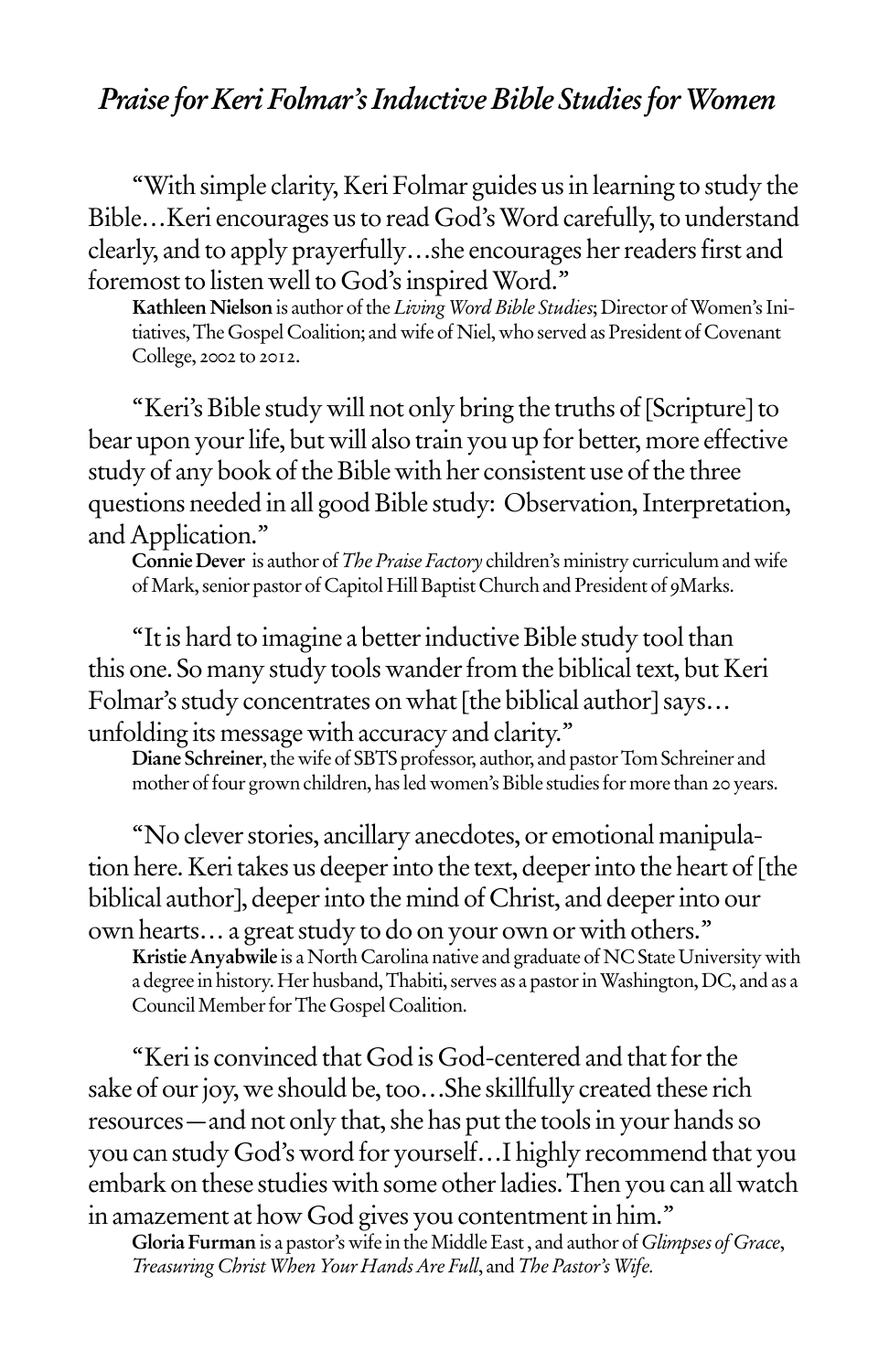# Table of Contents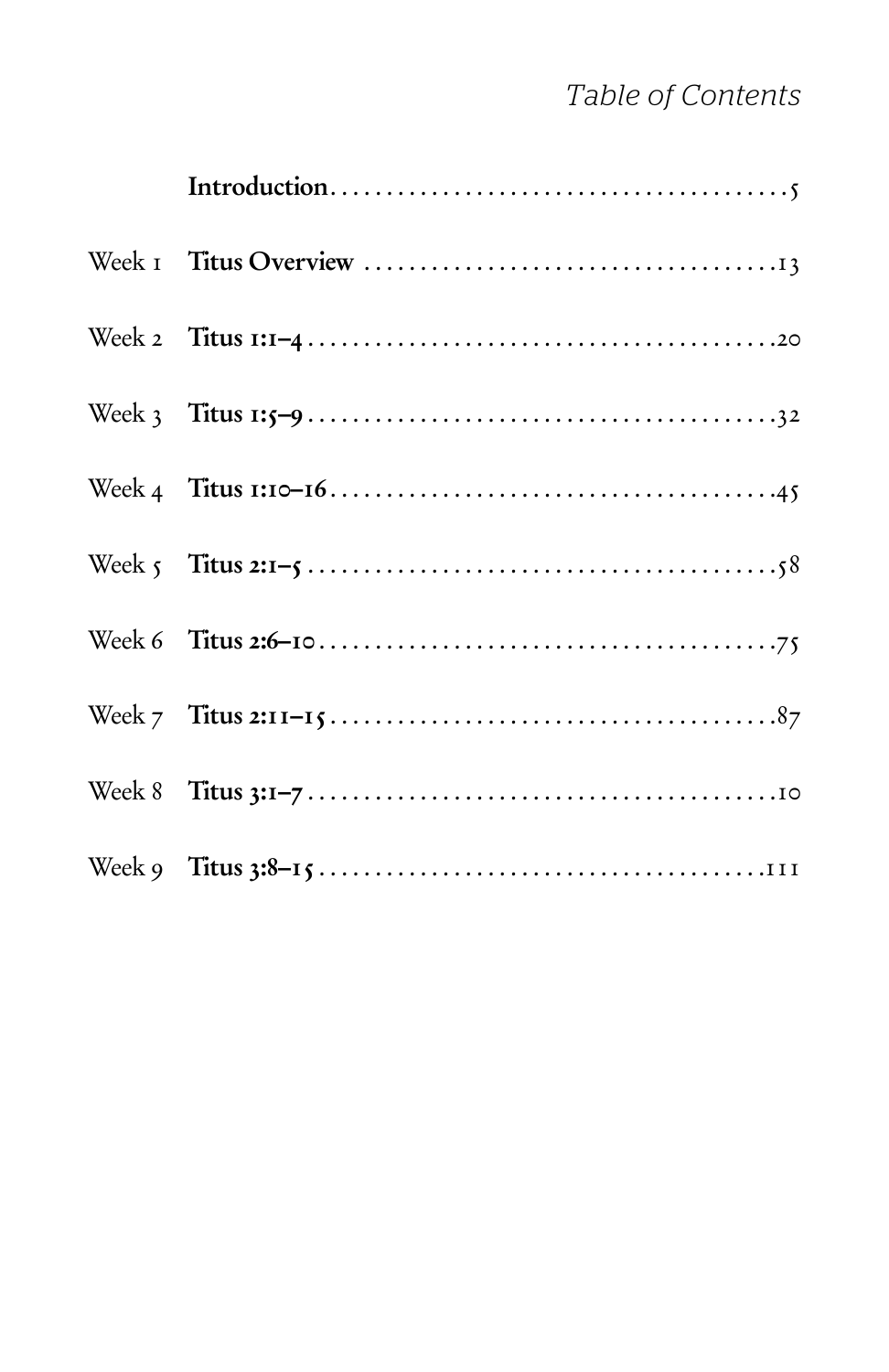# *We offer five more Bible studies for women from Keri Folmar, including these…*



*JOY! A Bible Study on Philippians for Women*



*FAITH: A Bible Study on James for Women*

[bit.ly/JoyStudy](http://bit.ly/JoyStudy)

[bit.ly/FaithStudy](http://bit.ly/FaithStudy)

# [CruciformPress.com](http://CruciformPress.com)

#### *Zeal – A Bible Study on Titus for Women*

Print / PDF ISBN: 978-1-941114-80-3

Published by Cruciform Press, Minneapolis, Minnesota. Copyright © 2019 by Keri Folmar. All rights reserved. Unless otherwise indicated, all Scripture quotations are taken from: The Holy Bible: English Standard Version, Copyright © 2001 by Crossway Bibles, a division of Good News Publishers. Used by permission. All rights reserved. Italics or bold text within Scripture quotations indicates emphasis added.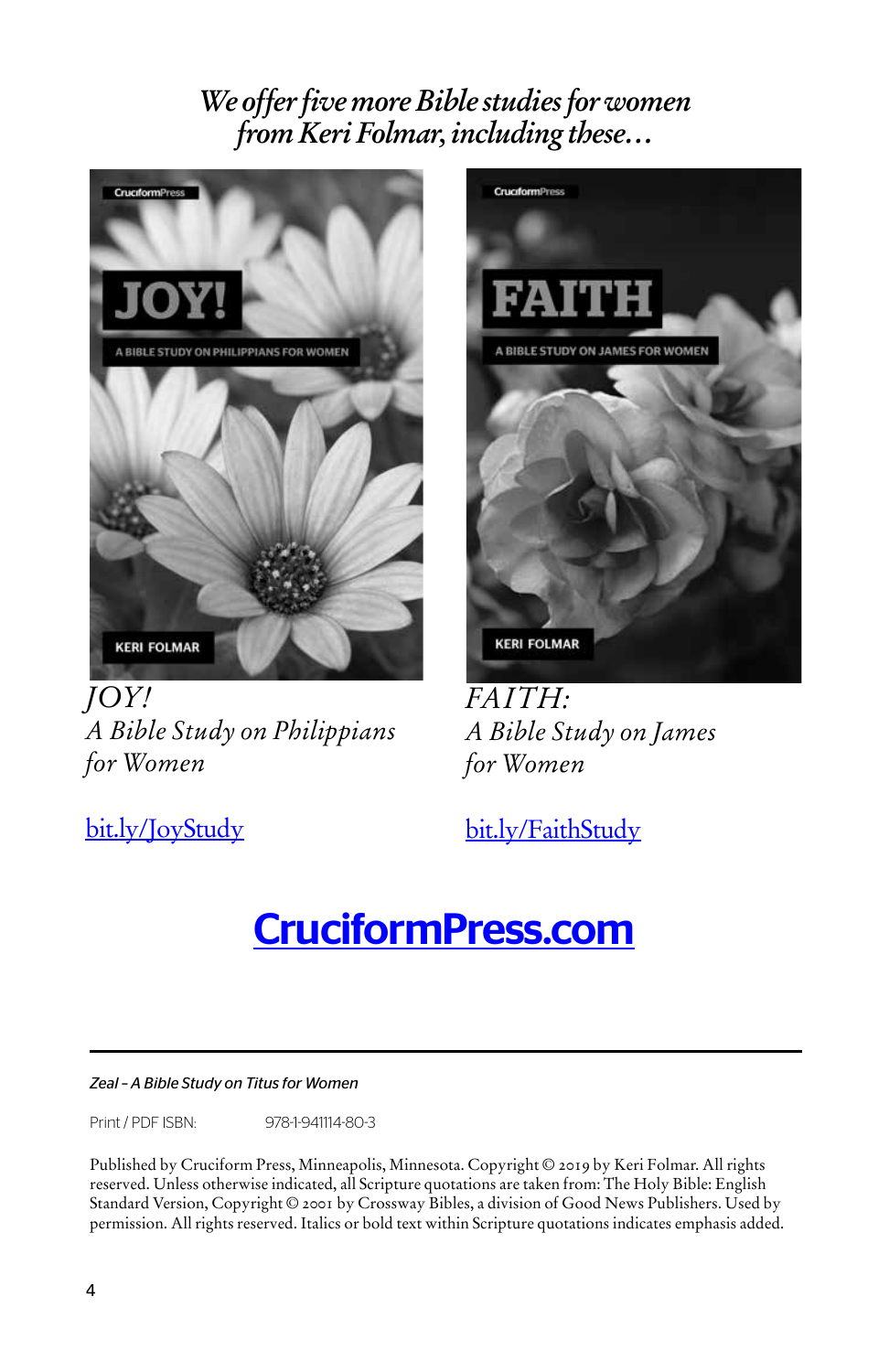As we begin this study of Paul's letter to Titus, we should think **The studying the Bible.** Why not read some other book? Or why not just get together with some other women and chat?

Well, have you heard the story about the kindergarten teacher who had her class paint pictures of anything they chose? After observing a little girl who was working very intently on her painting, the teacher asked, "What are you painting?" The girl answered, "It's a picture of God." Amused, the teacher informed her, "No one knows what God looks like." Without looking up from her painting, the little girl responded, "They will in a minute!"

This might be a cute example of a precocious child, but many people paint pictures of God in their own minds. They "know" that God is a certain way, because they want him to be that way.

However, the one true God is transcendent. He is beyond our capacity to know. First Timothy 6:16 describes God, "[W]ho alone has immortality, who dwells in unapproachable light, whom no one has ever seen or can see." God existed before time. He is the Creator, and we are his creatures. Sinful man cannot approach the holy God.

How can we know this God if we cannot approach him? He has to approach us. The only way to truly know God is for him to reveal himself to us. He reveals his existence and power in creation. (See Psalm 19 and Romans 1:18–21.) However, if we want to truly know God in a personal way, it must be through his Word.

And God *wants* us, his creatures, to know him. Jeremiah 10:23–24 says:

> Thus says the Lord: "Let not the wise man boast in his wisdom, let not the mighty man boast in his might, let not the rich man boast in his riches, but let him who boasts boast in this, that he understands and knows me, that I am the Lord who practices steadfast love, justice, and righteousness in the earth."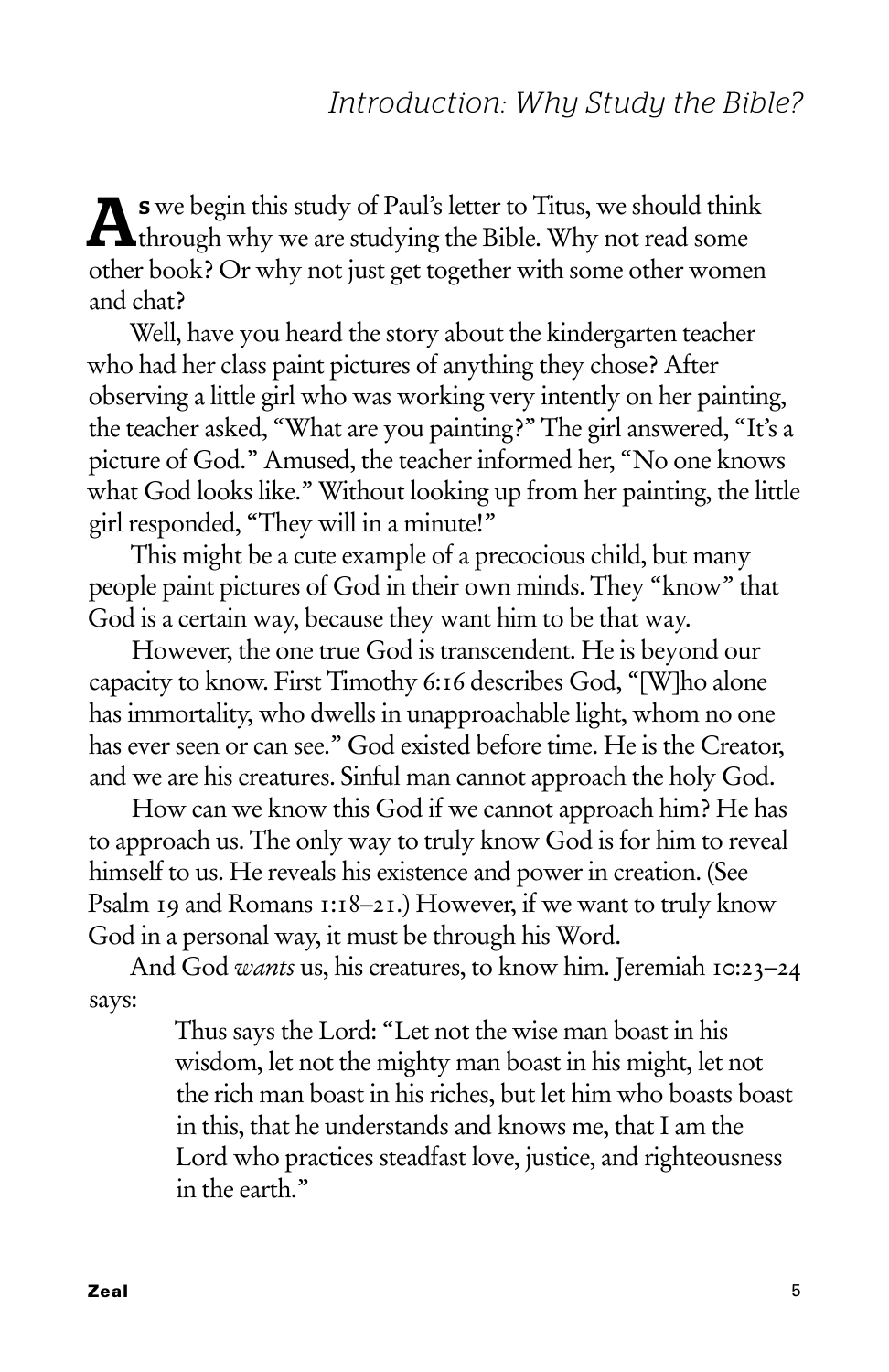Do you boast in understanding and knowing the Lord? Do you want to know this God who practices love, justice, and righteousness in the earth? He wants you to understand and know him. He is ready to speak to you every morning when you wake up… throughout the day… and before you go to bed. You have only to open his Word.

A well-known catechism says, "The chief end of man is to glorify God and enjoy him forever." That is what we were created for—to truly know and enjoy the God of the universe. Jeremiah the prophet cried out: "Your words were found, and I ate them, and your words became to me a joy and the delight of my heart."

The great preacher, CH Spurgeon, said:

Believer! There is enough in the Bible for you to live upon forever. If you should outnumber the years of Methuselah, there would be no need for a fresh revelation; if you should live until Christ should return to the earth, there would be no necessity for the addition of a single word; if you should go down as deep as Jonah, or even descend as David said he did, into the depths of hell, still there would be enough in the Bible to comfort you without a supplementary sentence. *(http://spurgeon.org/sermons/0005.htm)*

This is why we study the Bible: it is God's revelation of himself to us. We need to know who God truly is and guard against painting our own picture of him. God has revealed himself to us not in paintings but through his Son by the words of the Scripture. God, the Creator, has spoken, and we, his creation, should listen to his words as lifesustaining truth and joyfully obey them.

This Bible study workbook is to assist you in studying Titus in an inductive way. Inductive study is **reading the passage in context and asking questions of the text with the purpose of deriving the meaning and significance from the text itself.** We do this automatically every day when we read the newspaper, blogs, or even recipes. When we study the Bible inductively we are after the author's original intent; i.e., what the author meant when he wrote the passage to his original audience. In this workbook, you will figure out the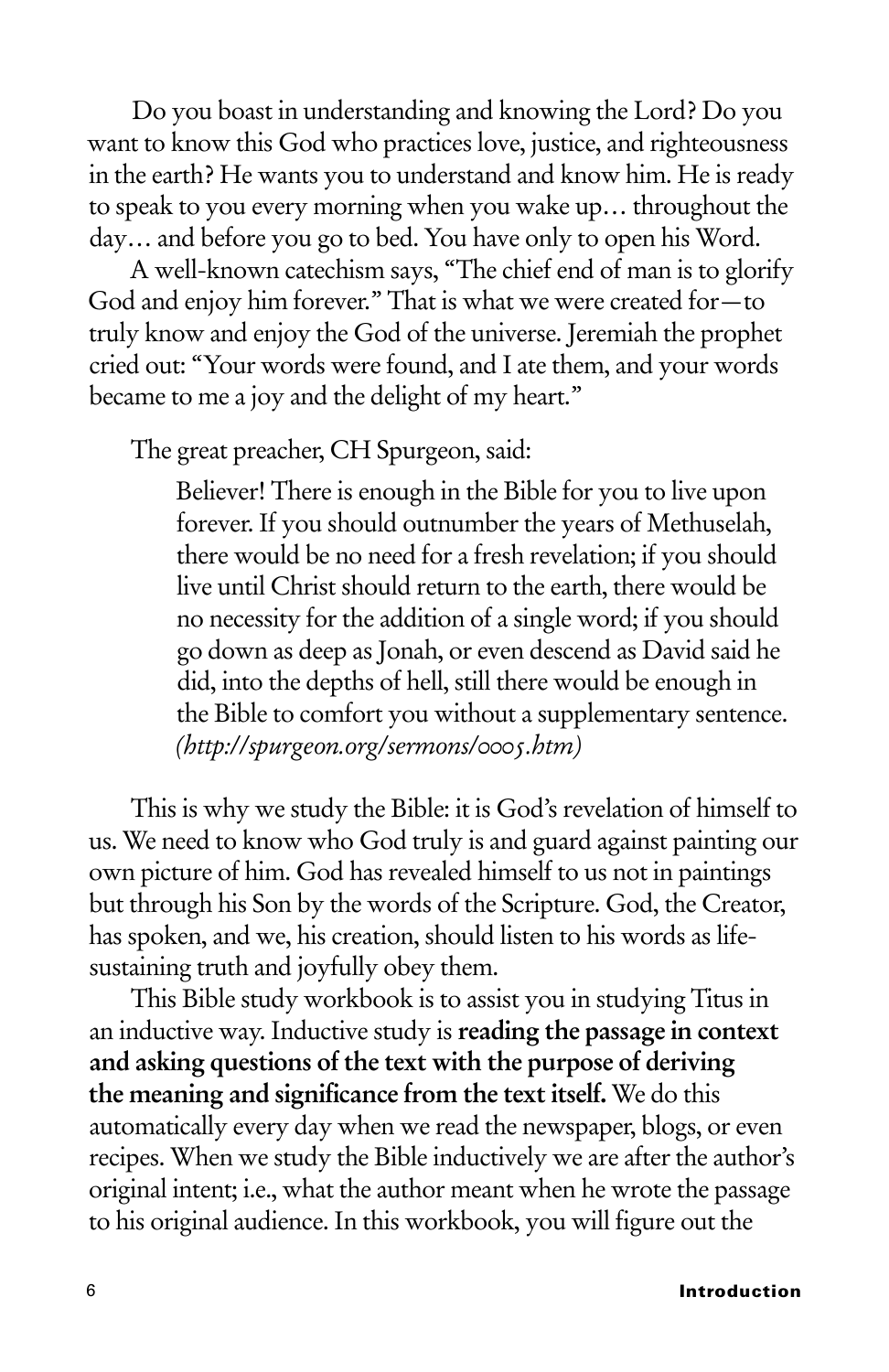meaning by answering a series of questions about the text, paying close attention to the words and context of the passage. After figuring out the meaning of the text, there will be questions to help you apply it to your life.

As you read through Titus, may the Holy Spirit open your eyes to more deeply understand and rejoice in the gospel of Jesus Christ and the church.

# How to Do Inductive Bible Study

- **Step 1 Begin with prayer.** "Open my eyes, that I may behold wondrous things out of your law" (Psalm 119:18).
- **Step 2 Read the text.**
- **Step 3 Observation.** *The goal of this step is to figure out what the text is saying.* These questions should be answered from the very words of the text.
- **Step 4 Interpretation.** *The goal of this step is to figure out what the text meant to the original hearers.* This most important step is often skipped, but a lack of correct interpretation leads to incorrect application. We cannot understand what God is saying to us if we don't first understand what he was saying to his original audience, and why he was saying it.

Your job in interpretation is to figure out the main point of the passage and understand the arguments that support the main point. Your interpretation should flow out of your observations, so keep asking yourself, *Can I support this interpretation based on my observations?*

**Step 5 – Application. Prayerfully apply the passage to your own life.** The application should flow from the main point of the text.

# Keep God's Redemptive Plan in Mind

#### Luke 24:44–47 says,

Then [Jesus] said to them, "These are my words that I spoke to you while I was still with you, that everything written about me in the Law of Moses and the Prophets and the Psalms must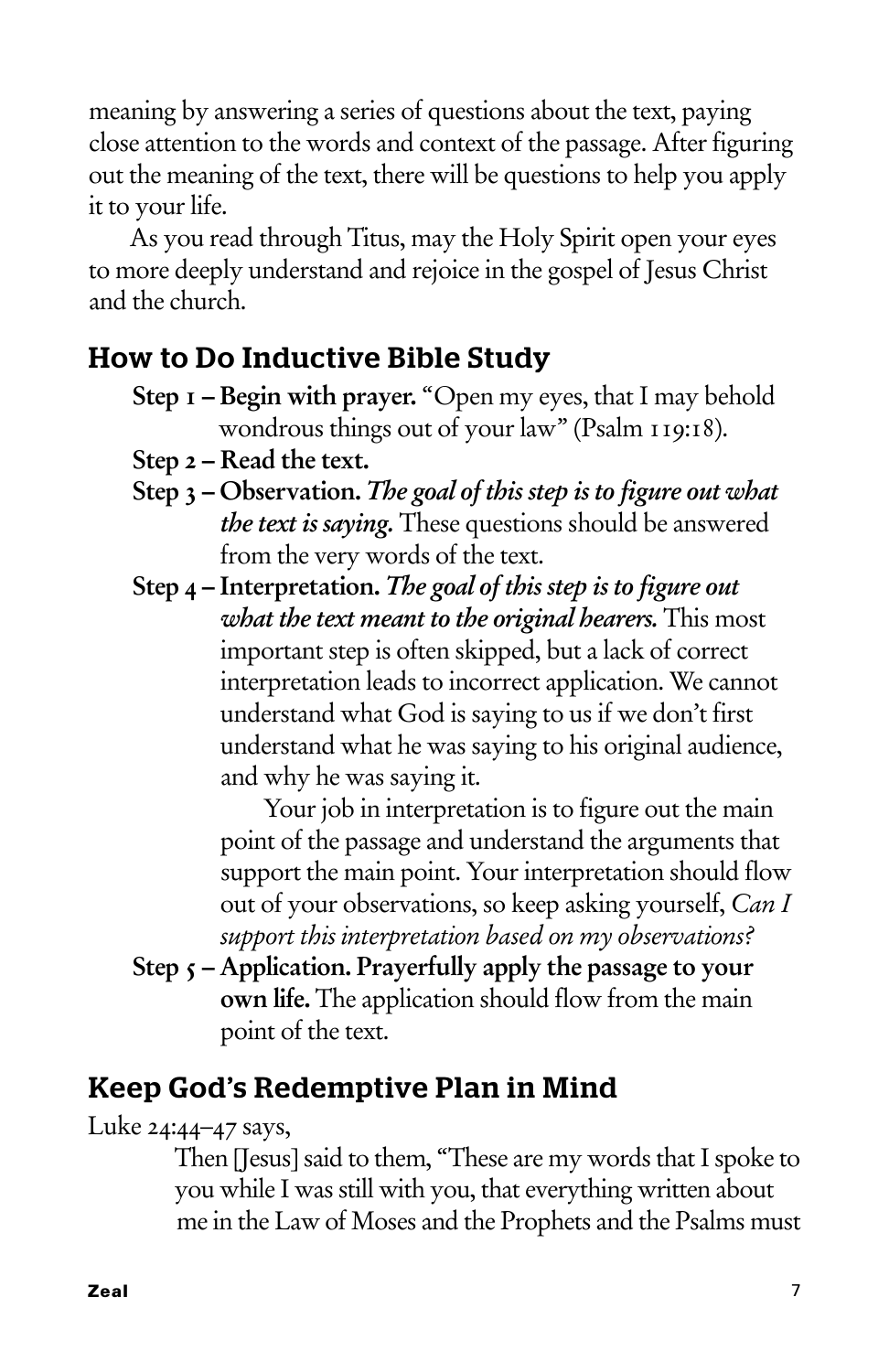be fulfilled." Then he opened their minds to understand the Scriptures, and said to them, "Thus it is written, that the Christ should suffer and on the third day rise from the dead, and that repentance and forgiveness of sins should be proclaimed in his name to all nations, beginning from Jerusalem."

We study the Bible so that we can know Christ, repent, be forgiven, and proclaim him to the nations. We must keep Jesus in mind when we study Scripture. Adrienne Lawrence writes, "God has one overarching redemptive plan—to glorify himself by creating and redeeming a people for himself through Christ. Christ is at the center of God's plan. All of Scripture in some way speaks to that plan. Keep this in mind as you are doing your study of Scripture."

> *[Note: this "How to" has been adapted from Adrienne Lawrence's pamphlet on Inductive Bible Study.]*

# Notes on This Study Guide

The first week of this inductive study will be an overview of Titus. On the following days you will study smaller segments of the letter and answer observation, interpretation, and application questions. The questions were written based on language from the English Standard Version of the Bible. However, you are welcome to use any reliable translation to do the study.

To assist you in recognizing the different types of questions asked, the questions are set out in three different fonts.

| <b>Solution:</b>    | Look closely at the text to figure out what it   |
|---------------------|--------------------------------------------------|
|                     | is saying. Get answers directly from the text,   |
|                     | using the words of Scripture to answer the       |
|                     | observation questions.                           |
| Interpretation:     | Determine the author's intended meaning by       |
|                     | figuring out what the text meant to its original |
|                     | hearers.                                         |
| <b>Application:</b> | Based on the author's meaning of the text,       |
|                     | apply the passage to your own heart and life     |
|                     | today.                                           |
|                     |                                                  |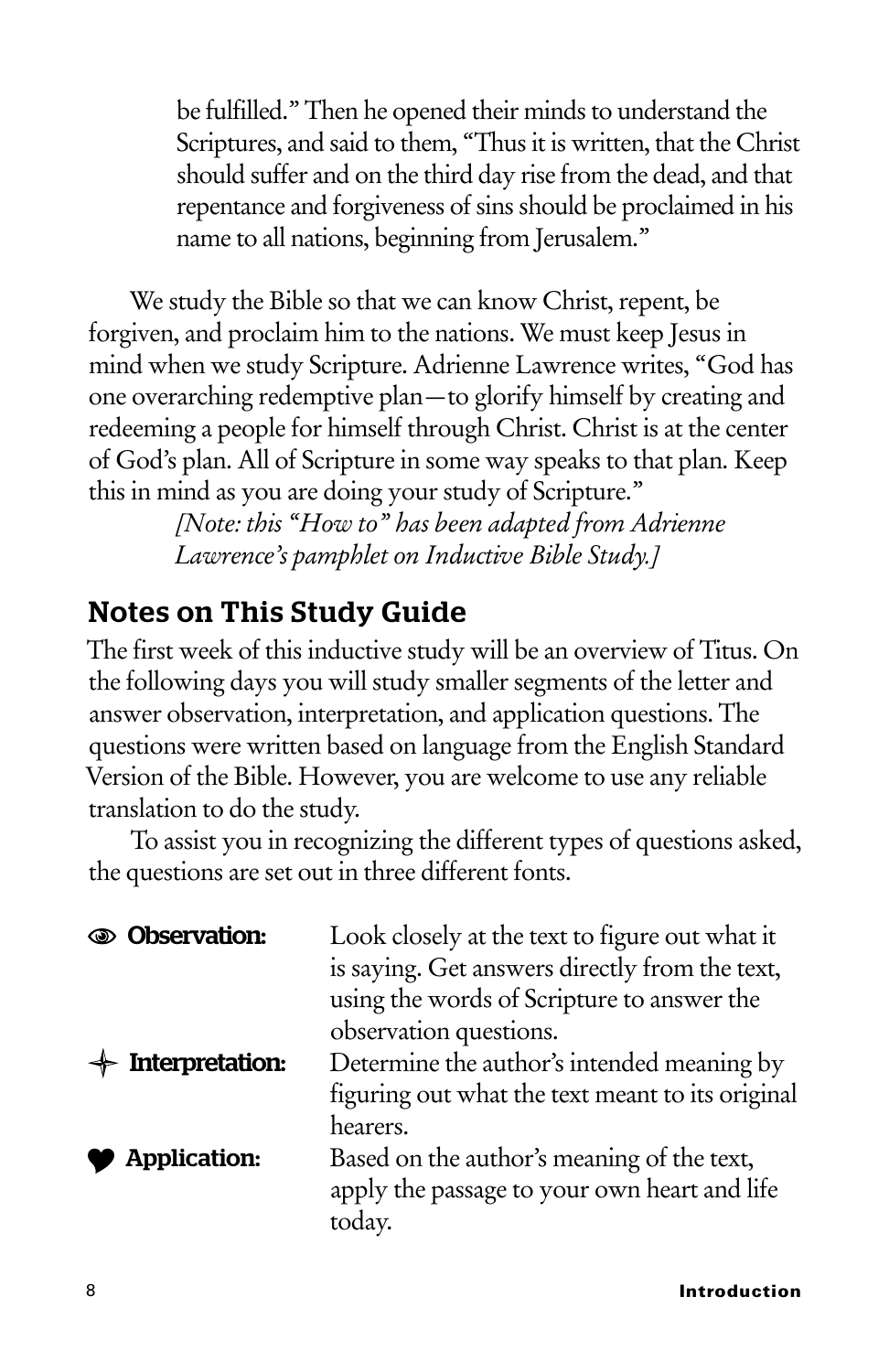Because Scripture interprets Scripture, many of the questions cite passages in addition to the one you are studying in Titus. If the question says, "Read…" you will need to read the additional verses cited to answer the question. If the question says, "See…" the verses help you answer the question but are not necessary. "See also..." signals you to read the verses if you would like to study the answer to the question further.

You only need your Bible to do this study of Titus, and, in fact, I highly recommend first answering the questions directly from your Bible before looking at any other materials. That said, it might be helpful for you to confirm your answers, especially if you are leading others in a group study. To check your answers or for further study, *The Message of 1 Timothy & Titus* by John Stott is a good commentary to use. For more detail, use *The Pastoral Epistles* by George W. Knight III.

For more general help in knowing how to study the Bible, I highly recommend *Bible Study: Following the Ways of the Word*, by Kathleen Buswell Nielson and *Dig Deeper! Tools to Unearth the Bible's Treasure*, by Nigel Beynon and Andrew Sach. Bible study teachers and students who want a closer look at New Testament theology that will also encourage your heart can read Thomas Schreiner's, *Magnifying God in Christ: A Summary of New Testament Theology*. For information that explains why Christians base their life and doctrine on the Bible, see my book, *The Good Portion: The Doctrine of Scripture for Every Woman.*

# Notes for Leaders

This Bible study can be done by individuals alone, but the best context for Bible study is in the local church. Studying the Bible together promotes unity and ignites spiritual growth within the church.

The study was designed for participants to complete five days of "homework," and then come together to discuss their answers in a small group. The goal of gathering in small groups is to promote discussion among women to sharpen one another by making sure all understand the meaning of the text and can apply it to their lives. As women discuss, their eyes may be opened to applications of the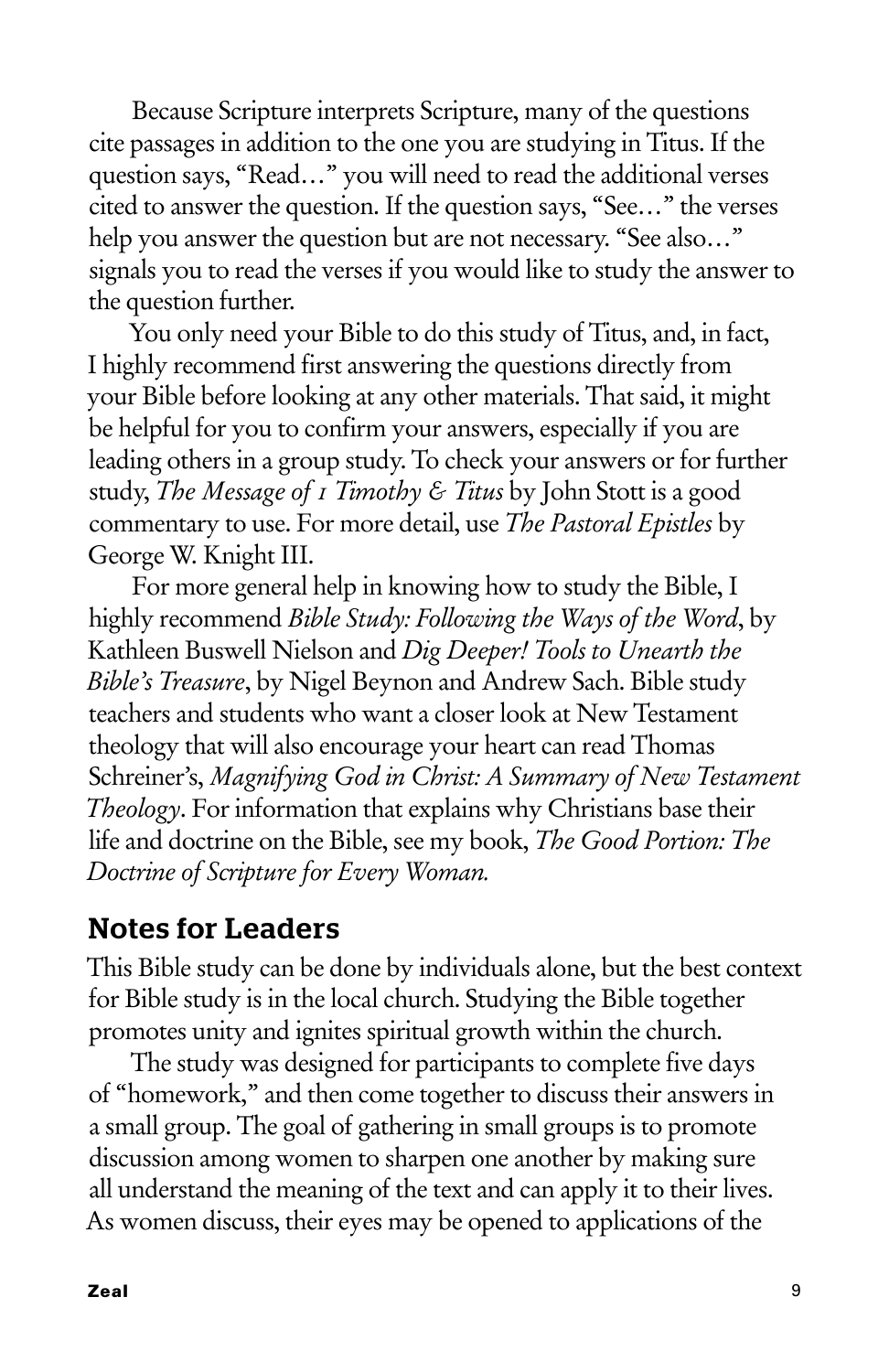text they didn't see while doing the study on their own. Believers will encourage one another in their knowledge of the gospel, and unbelievers will hear the gospel clearly explained. As a result, women will learn from one another and come away from group Bible study with a deeper understanding of the text and a better knowledge of how to read the Bible on their own in their private times of study and prayer.

If you are leading a small group, you will have some extra homework to do. **First, know what Bible study is and is not.** Bible study is not primarily a place to meet felt needs, eat good food and chat, receive counseling, or have a free-for-all discussion. Some of these things do happen in a women's Bible study, but they should not take over the focus. Bible study is digging into the Scriptures to get the true meaning of the text and applying it to lives that change as a result.

**Second, make sure you know the main points of the text before leading discussion by carefully studying the passage and checking yourself using a good commentary**, like one of those listed above. You may also find a Bible dictionary and concordance helpful. Second Timothy 3:16-17 says, "All Scripture is breathed out by God and profitable for teaching, for reproof, for correction, and for training in righteousness, that the man [or woman] of God may be competent, equipped for every good work." Scripture is powerful. That power comes through truth. Scripture is not like a magical incantation: We say the words and see the effect. We must know what the text of Scripture means before we apply it and see its work of transformation in our lives. Your job as a discussion leader is not to directly teach, nor to simply facilitate discussion, but rather to lead women in finding the meaning of the text and help them see how it is "profitable" and can make them "competent, equipped for every good work" (2 Timothy 3:16–17).

**Third, pray.** Pray for the women in your group during the week while you prepare. Pray as you start your small group study, asking the Holy Spirit to illuminate the Scripture to your minds and apply it to your hearts. And encourage women to pray at the end of your small group based on what they studied. Ask the Holy Sprit to use his sword, the word of God, in the lives of the women you are leading.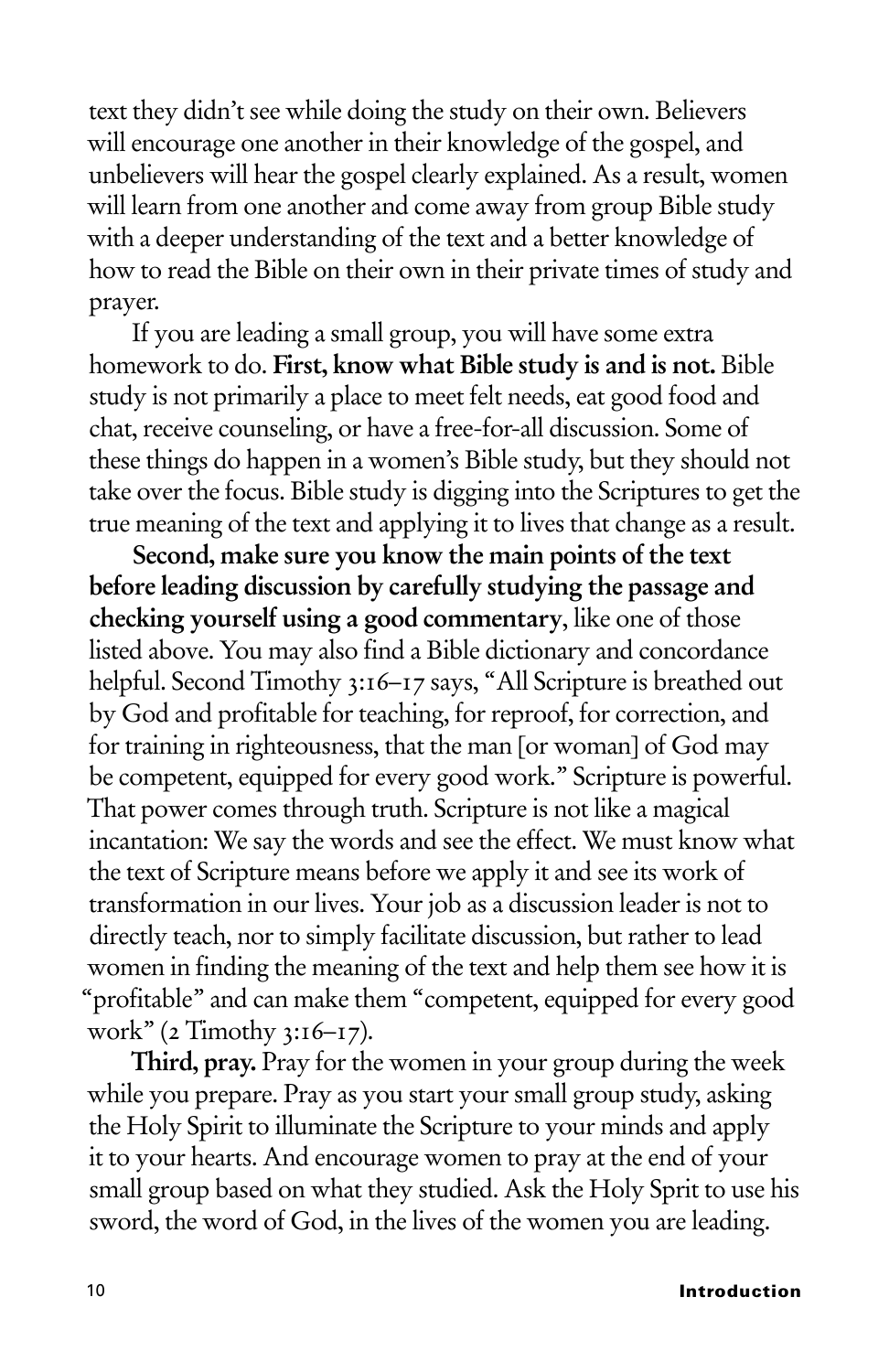**Fourth, draw women into discussion and keep your discussion organized.** Choose what you determine are the most important questions from the study guide, focusing the bulk of your discussion on the interpretation and application questions. Ask a question, but don't answer it! Be comfortable with long pauses or rephrase questions you think the group didn't understand. Not answering the questions yourself may be a bit awkward at first, but it will promote discussion in the end because the women will know they have to do the answering. Feel free to affirm good answers or sum up after women have had time to discuss particular questions. This gives clarity to the discussion. However, don't feel the need to fill in every detail and nuance you gleaned from your personal study. Your goal is to get your group talking.

**Fifth, keep your focus on the Bible.** The Holy Spirit uses the Scriptures to change women's hearts. Don't be afraid of wrong answers. Gently use them to clarify and teach by directing attention back to the text of Scripture for the right answer. If someone in your group goes off on unhelpful tangents, direct her back to the question and address the tangent later, one on one, or with reading material. However, if the tangent is on a vital question that goes to the gospel, take time to talk about it. These are God-given opportunities.

**Sixth, be sure to discuss the gospel.** In your prep time, ask yourself what the text has to do with the gospel and look for opportunities to ask questions to bring out the gospel. Hopefully, your church members will invite unbelievers to your study who will hear the glorious good news. But, even if your group is made up of all believers, we never get beyond our need to be reminded of Christ crucified and what that means for our lives.

**Lastly, enjoy studying the Scriptures with your group.** Your love and passion for the word of God will be contagious, and you will have the great joy of watching your women catch it and rejoice in God's word with you.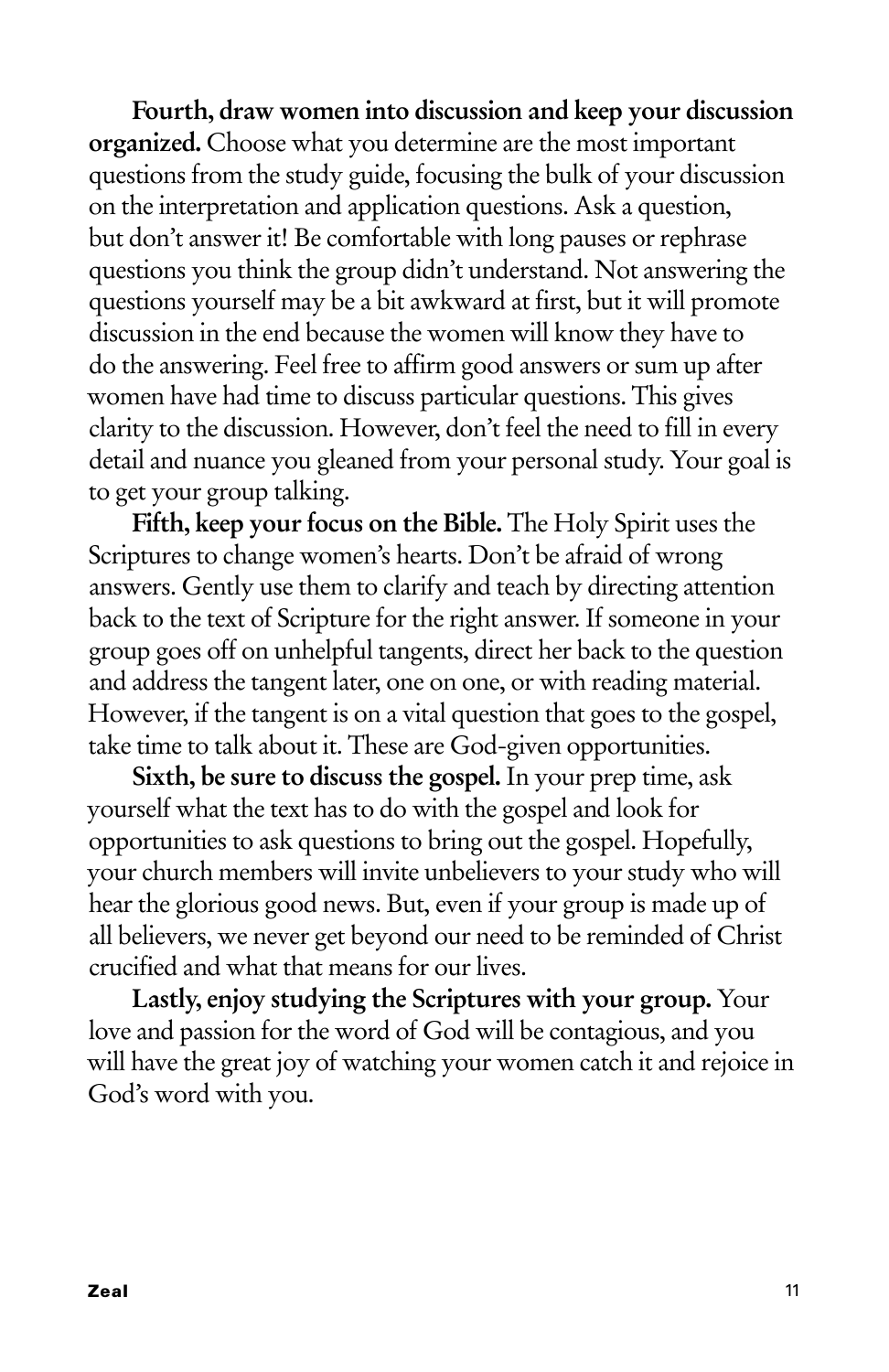# Paul's Letter to Titus

The apostle Paul was personally commissioned by Jesus Christ to be an ambassador of the gospel. He traveled with companions all over the Greco-Roman world, planting churches in Asia Minor and along the Mediterranean Sea. Titus was one of Paul's emissaries, his "partner and fellow worker" (2 Corinthians 8:23).

The people of the Mediterranean island of Crete were known for immorality and deceitfulness, but the gospel had taken root there. Paul planted churches in towns on the island and left Titus to oversee the organization of these fledgling gatherings. Paul's letter to Titus is not only a prescription for church governance, but is also a manifesto for the Christian life. It instructs Titus to appoint elders, rebuke false teachers and teach godliness that "accords with sound doctrine" (Tit. 2:1). Along the way, Paul unfolds the good news of Jesus Christ and its implications for the believer.

Titus is a vital book for us today. The church is "a pillar and buttress of the truth" (1 Timothy 3:15). Biblical church governance guards sound doctrine and godly living, protecting and advancing the precious gospel of our Lord and Savior Jesus Christ.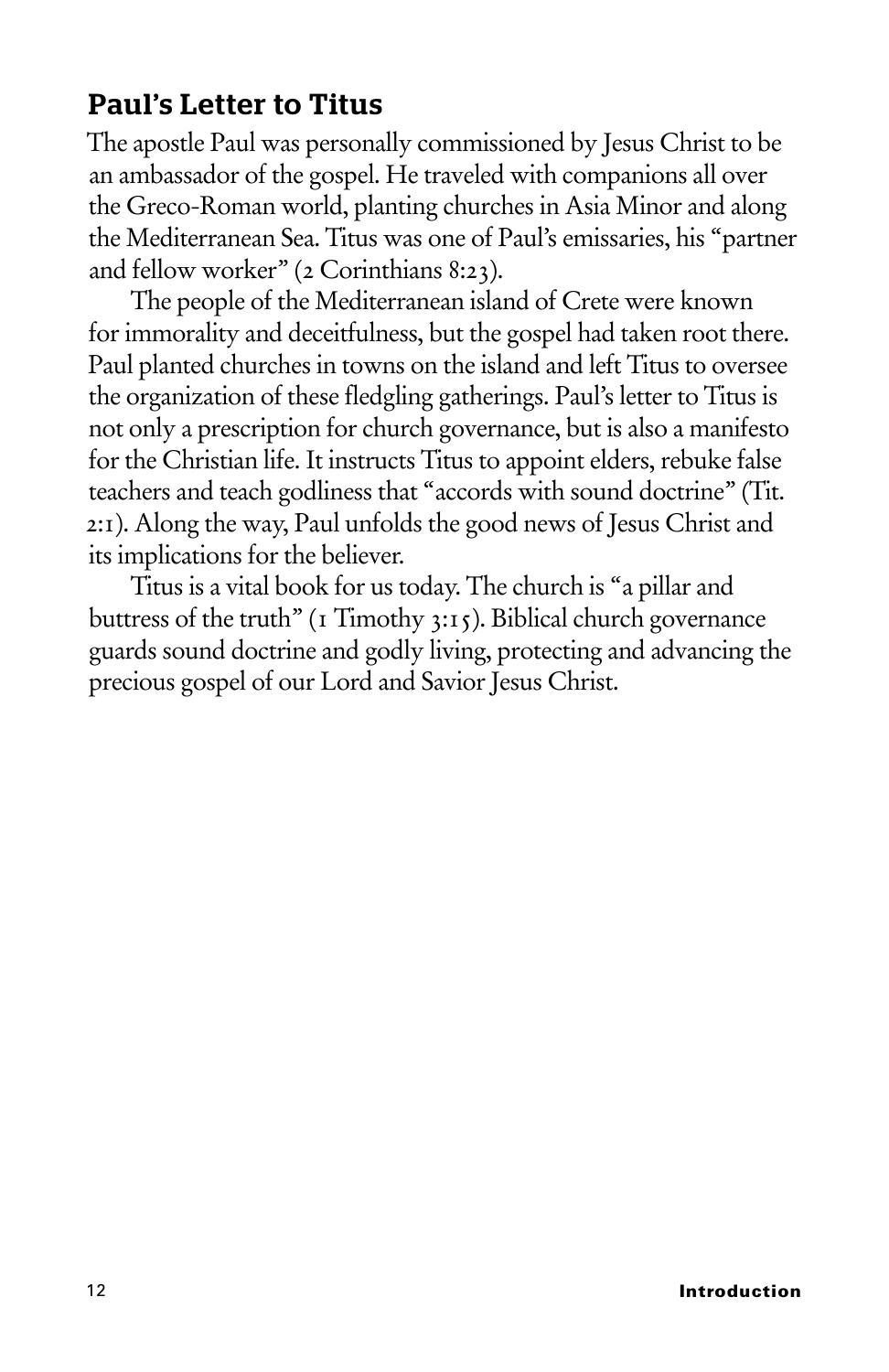**Pray this week for the Lord to make you fit for every good work through the study of his word.**

**Pray, then read through Titus and answer the following questions.**

 $\bigstar$  1. How would you describe the tone of the letter?

- 2. What words, phrases, or ideas are repeated throughout the letter?
- $\triangleq$  3. What is the purpose of this letter, and how do you know it is the purpose?

- - 4. What questions arose in your mind as you read through Titus?

Day 2

# **Pray, then read Titus 1.**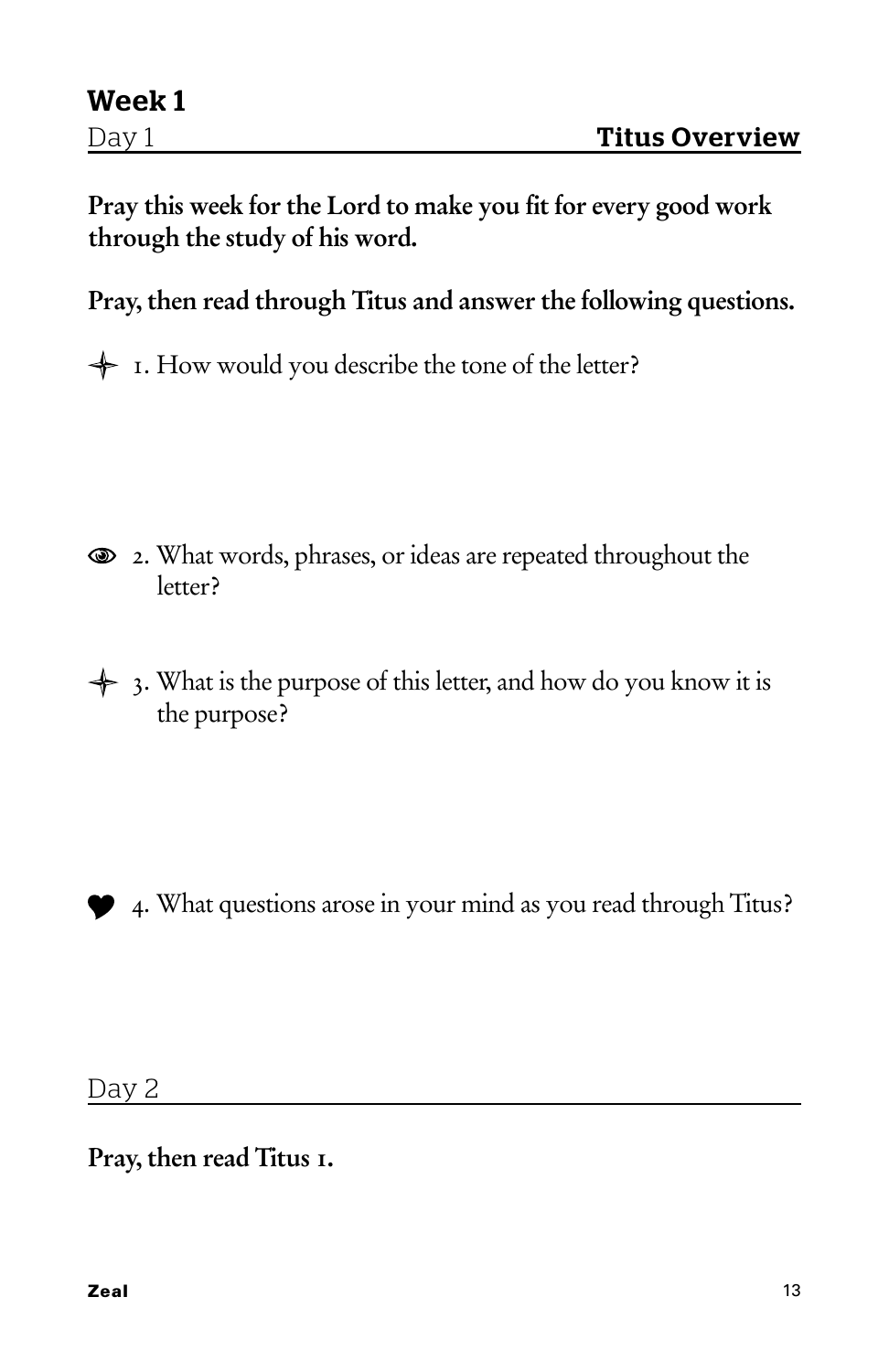- <sup>1</sup> 1. Who wrote this letter?
- 2. To whom was the letter written?
- <sup>3</sup>. Where is Titus?
- 4. How would you describe Paul's relationship with Titus?

- 5. What is Paul's first and main instruction to Titus in chapter 1?
- 6. What words, phrases, or themes are repeated in this chapter?
- 7. What problem has presented itself in the churches at Crete?

8. How would you summarize this first chapter of Titus?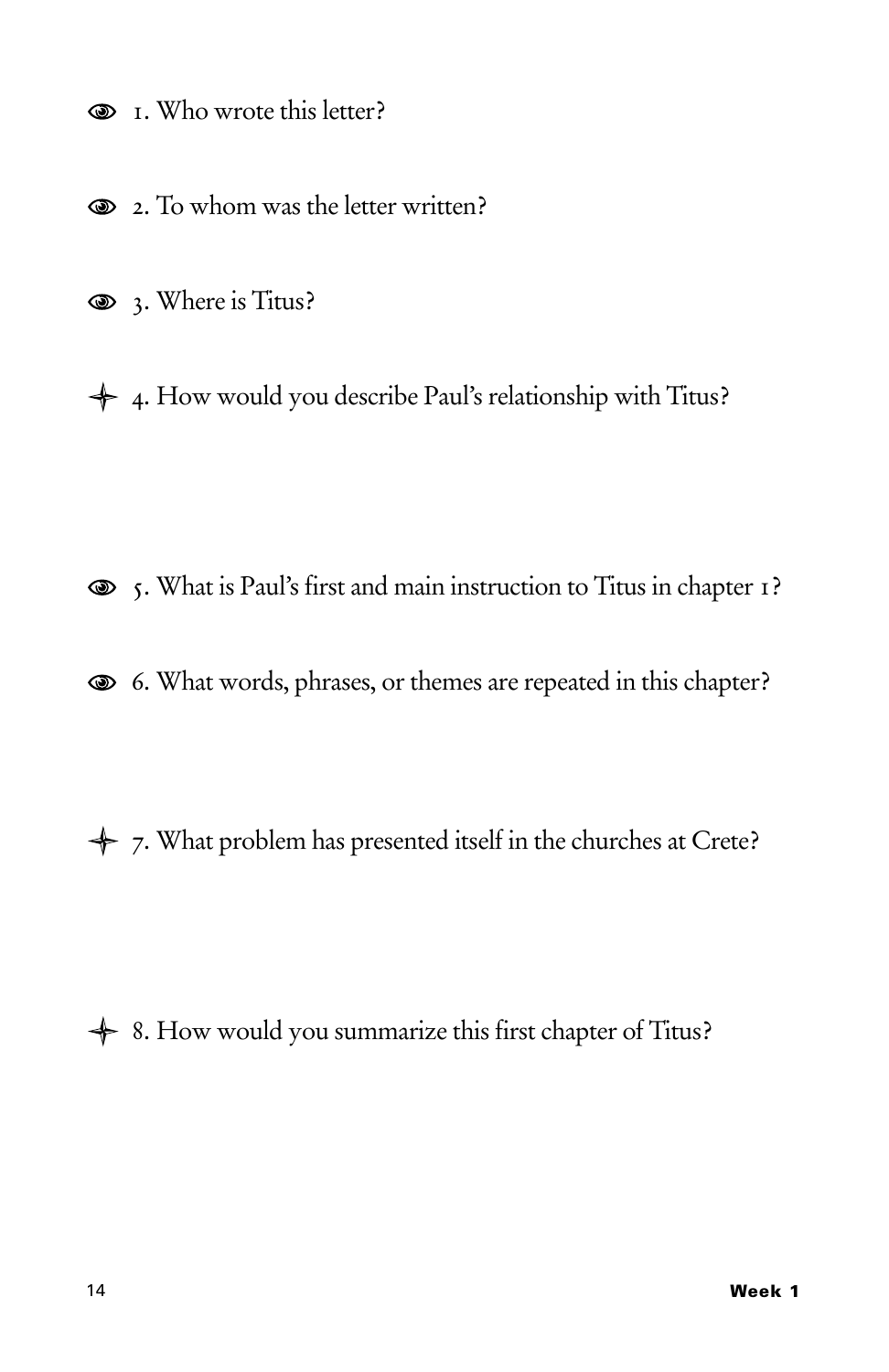

9. What questions arose in your mind as you read through Titus 1?

#### Day 3

## **Pray, then read Titus 2.**

- 1. What is Paul's first and main instruction to Titus in this chapter?
- <sup>2</sup> 2. How does this chapter relate to chapter 1?

- 3. What words, phrases, or themes are repeated in this chapter?
- $\bigoplus$  4. What stands out to you the most in this chapter?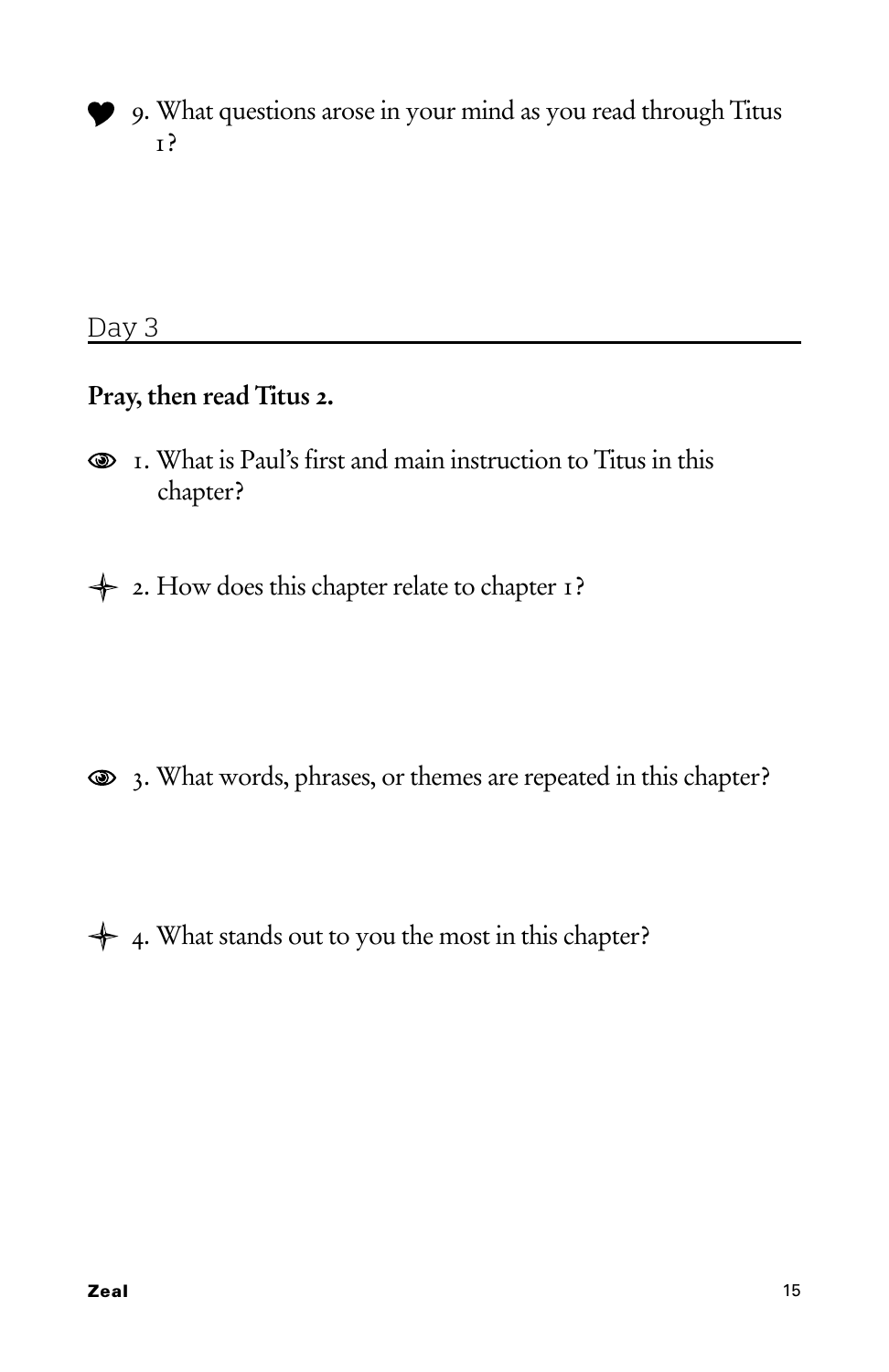$\triangleq$  5. How would you summarize the theme of this chapter?

6. What questions arose in your mind as you read through Titus 2?

Day 4

## **Pray, then read Titus 3.**

- 1. What are Paul's main instructions to Titus in this chapter?
- $\triangleq 2$ . How would you summarize them?

 $\triangleq$  3. How does this chapter relate to the previous chapters?

4. What words, phrases, or themes are repeated in this chapter?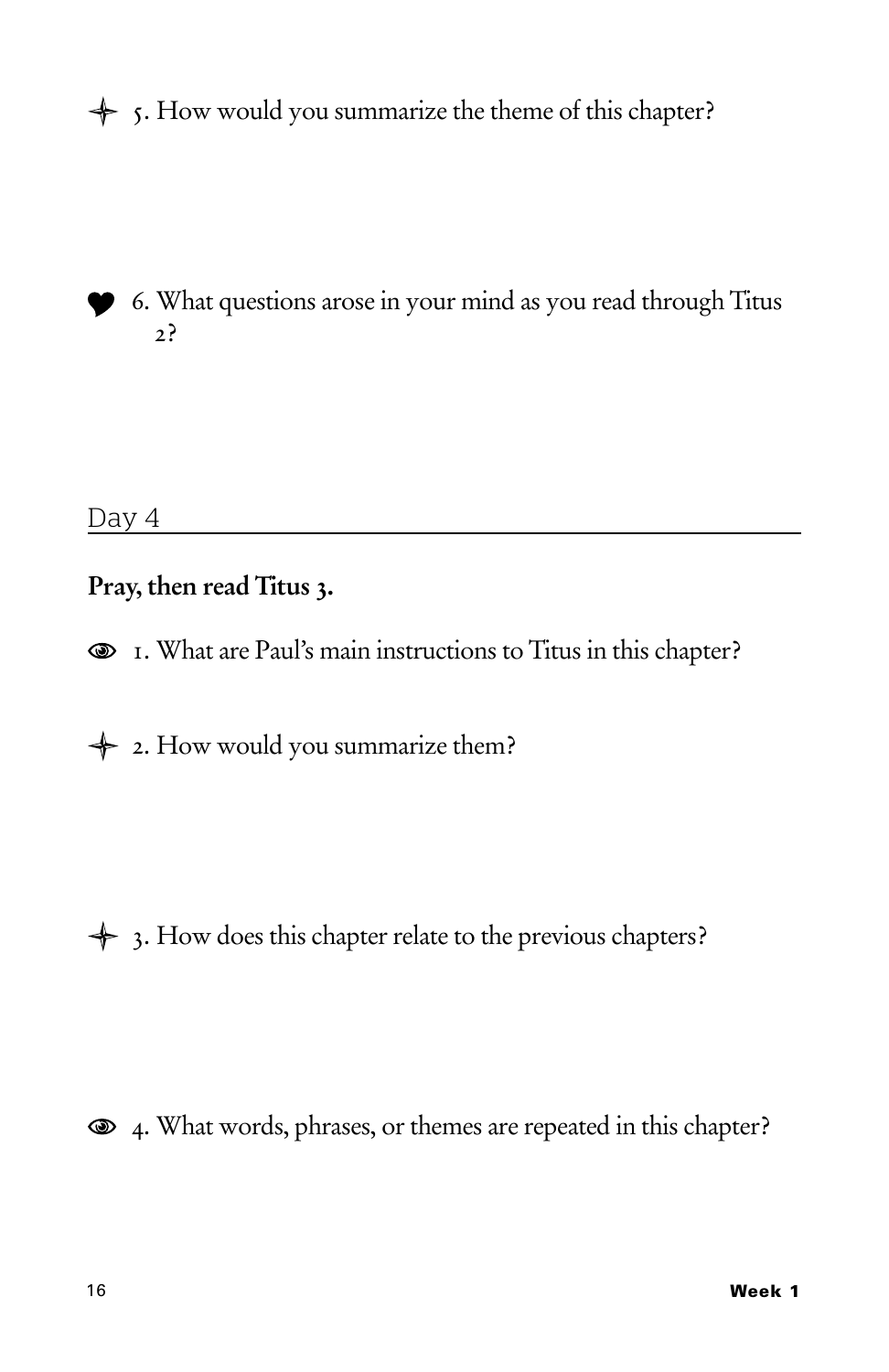- 5. What contrasts do you see?
- $\triangleq 6$ . What stands out to you the most in this chapter?

 $+$  7. How would you summarize the theme of this chapter?

8. What questions arose in your mind as you read through Titus 3?

#### Day 5

#### **Pray, then read Titus.**

 $\bigstar$  1. Why did Paul write this letter? How do you know his purpose?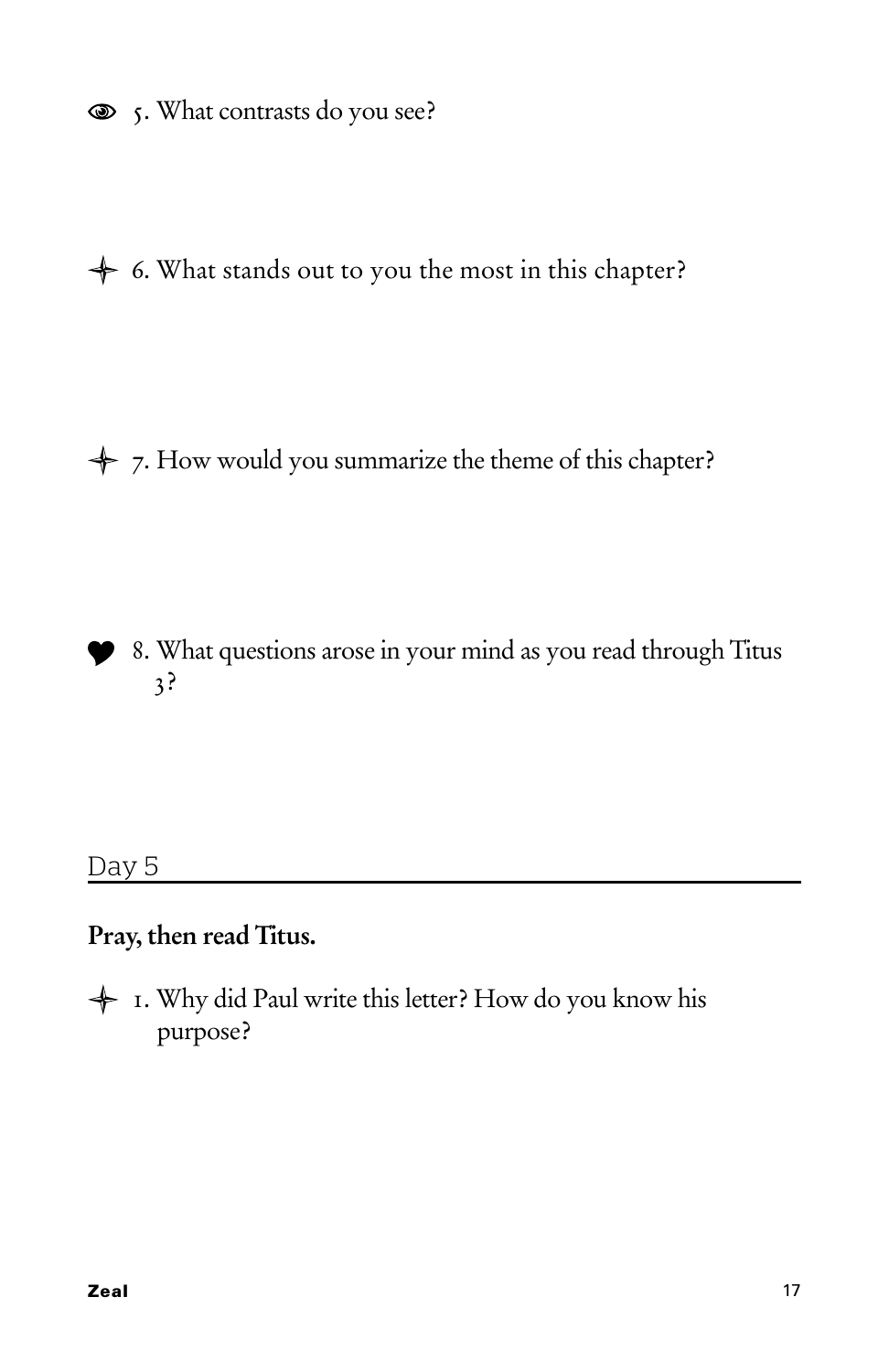$\triangleq 2$ . How would you sum up the letter in one sentence?

3. Paul wrote this letter to Titus, a pastor. How can you learn from the letter even though you aren't a pastor?



4. How do you hope to grow spiritually through studying this letter?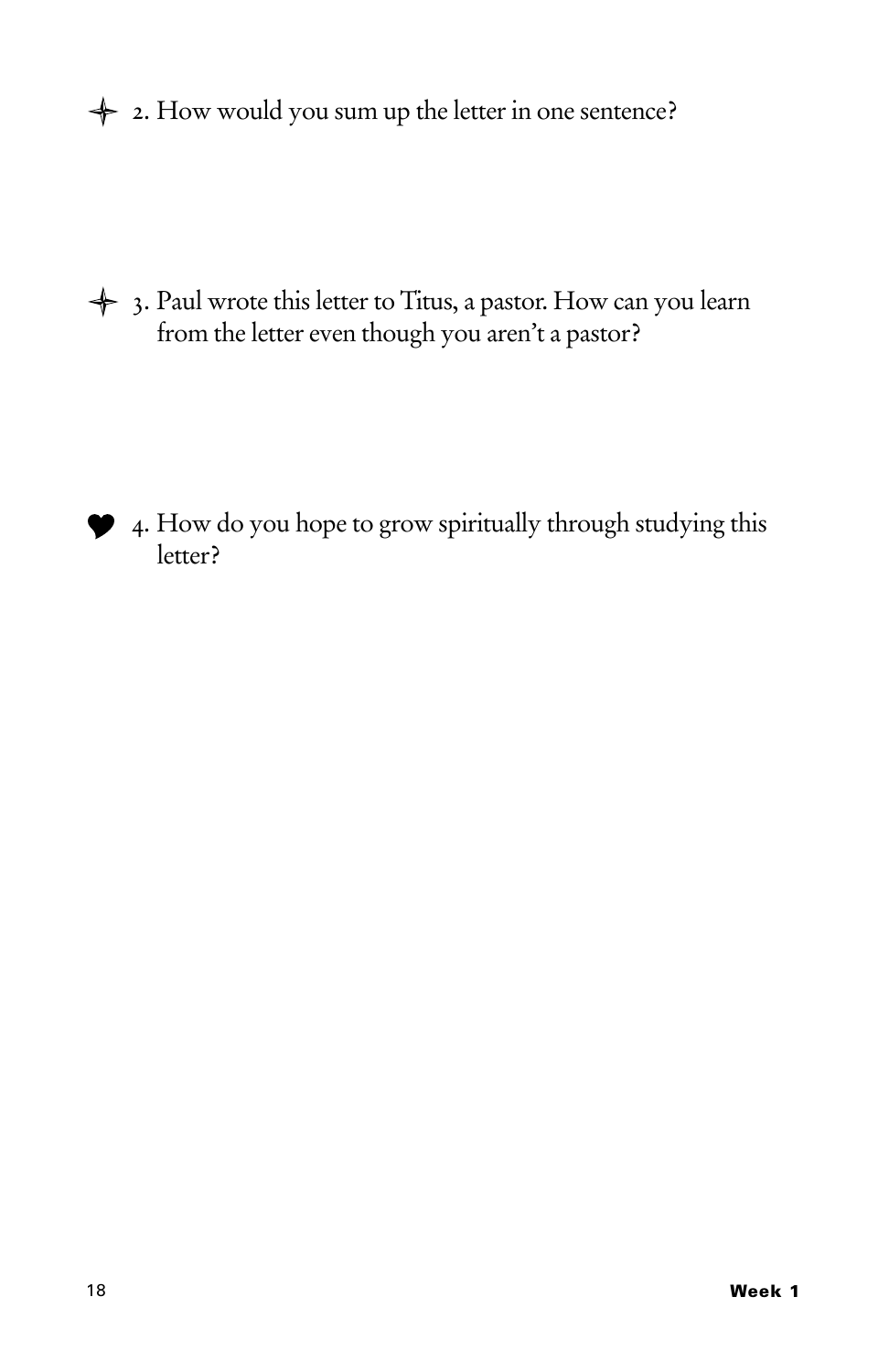# *Notes*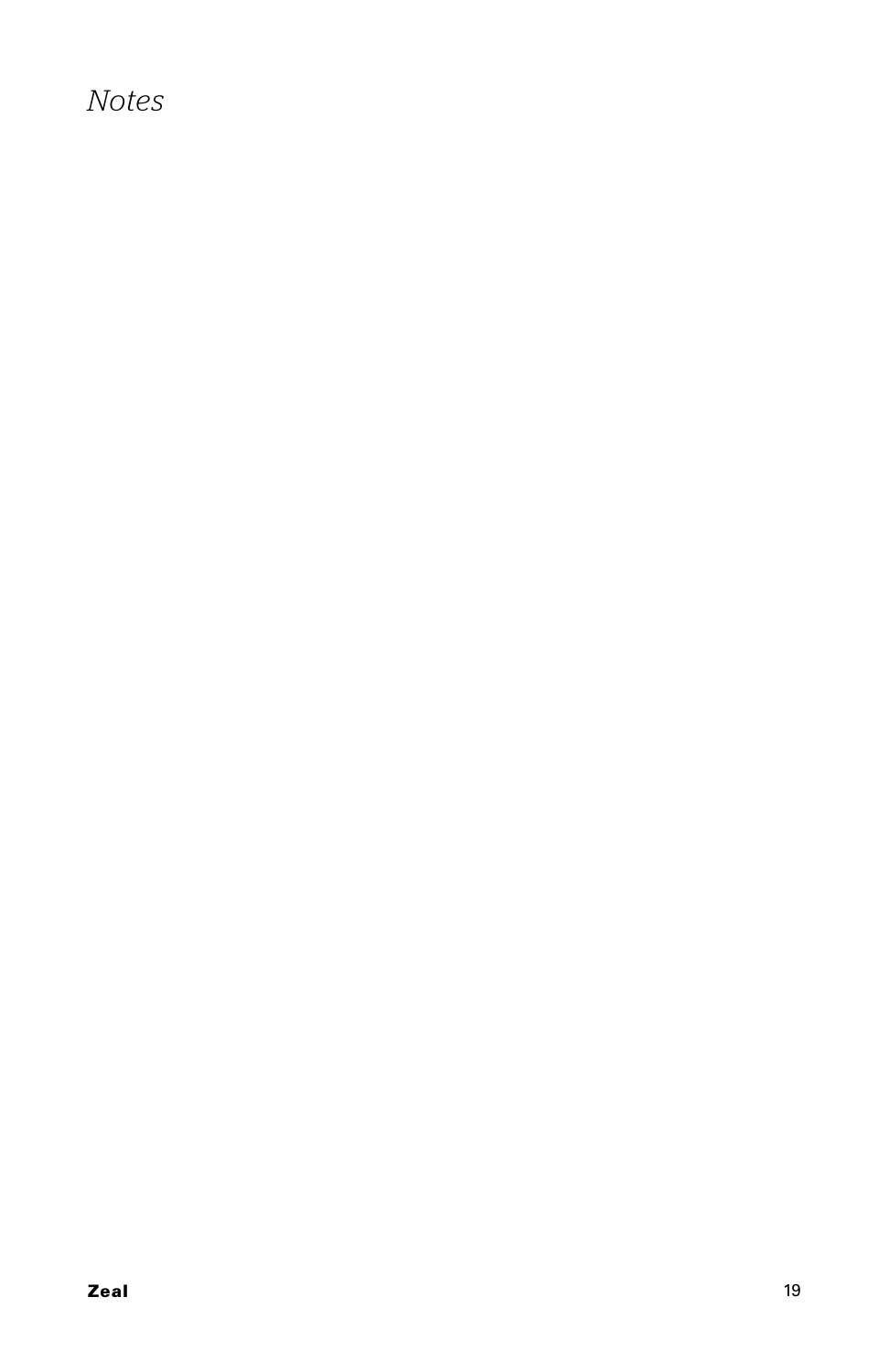**Pray this week for deeper knowledge of the truth, which accords with godliness.**

**Pray, then read Titus 1:1–5.**

# **Titus 1:1a**

- 1. Who wrote this letter, and how does he describe himself?
- $\triangleq$  2. What does Paul mean when he calls himself a "servant of God"? See 2 Samuel 7:4; Psalm 105:26; and Jeremiah 7:25. Is it a humble title, an exalted title, or both?

3. Who was Paul, and what does it mean that he is an "apostle of Jesus Christ"? See Acts 9:1–22; Galatians 1:1 and 15–16; and Ephesians 3:7–9.

 $\triangleq 4$ . What is Paul conveying about himself with these titles?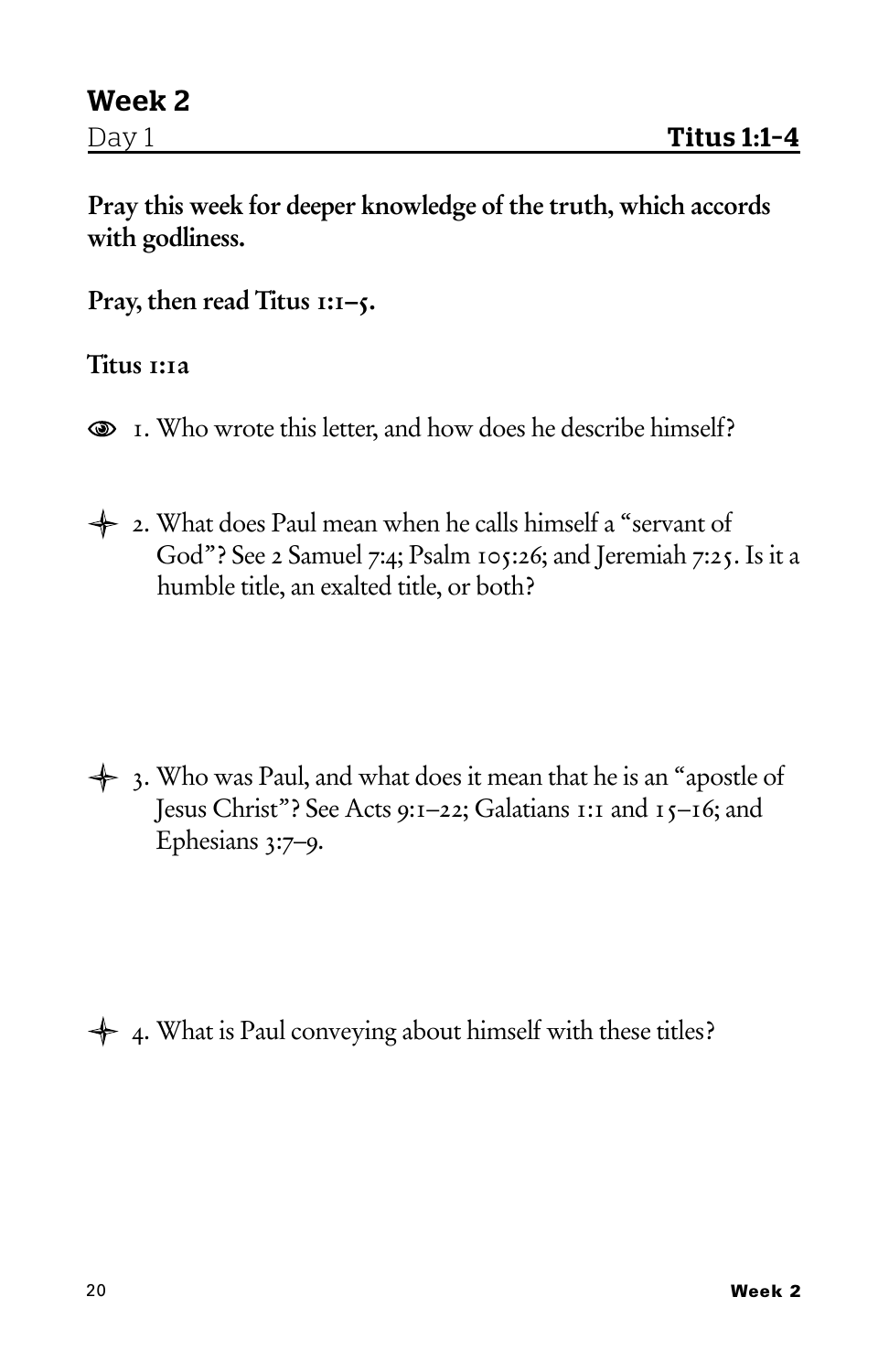5. How should this affect the way we read this letter?

6. Paul was specially called by God as his servant to take the message of the gospel to the Gentiles. Even though you're not an apostle, do you consider yourself a servant of God? In what ways do you use your time, resources, and talents to serve God?



7. Would someone observing your life notice that you are a servant of God? What would he or she see?

Day 2

**Pray, then read Titus 1:1–5.**

#### **Titus 1:1b**

- 1. For what purpose is Paul "a servant of God and an apostle of Jesus Christ"?
- 2. Who are God's elect? See Deuteronomy 7:6–8; Romans 9:6–23;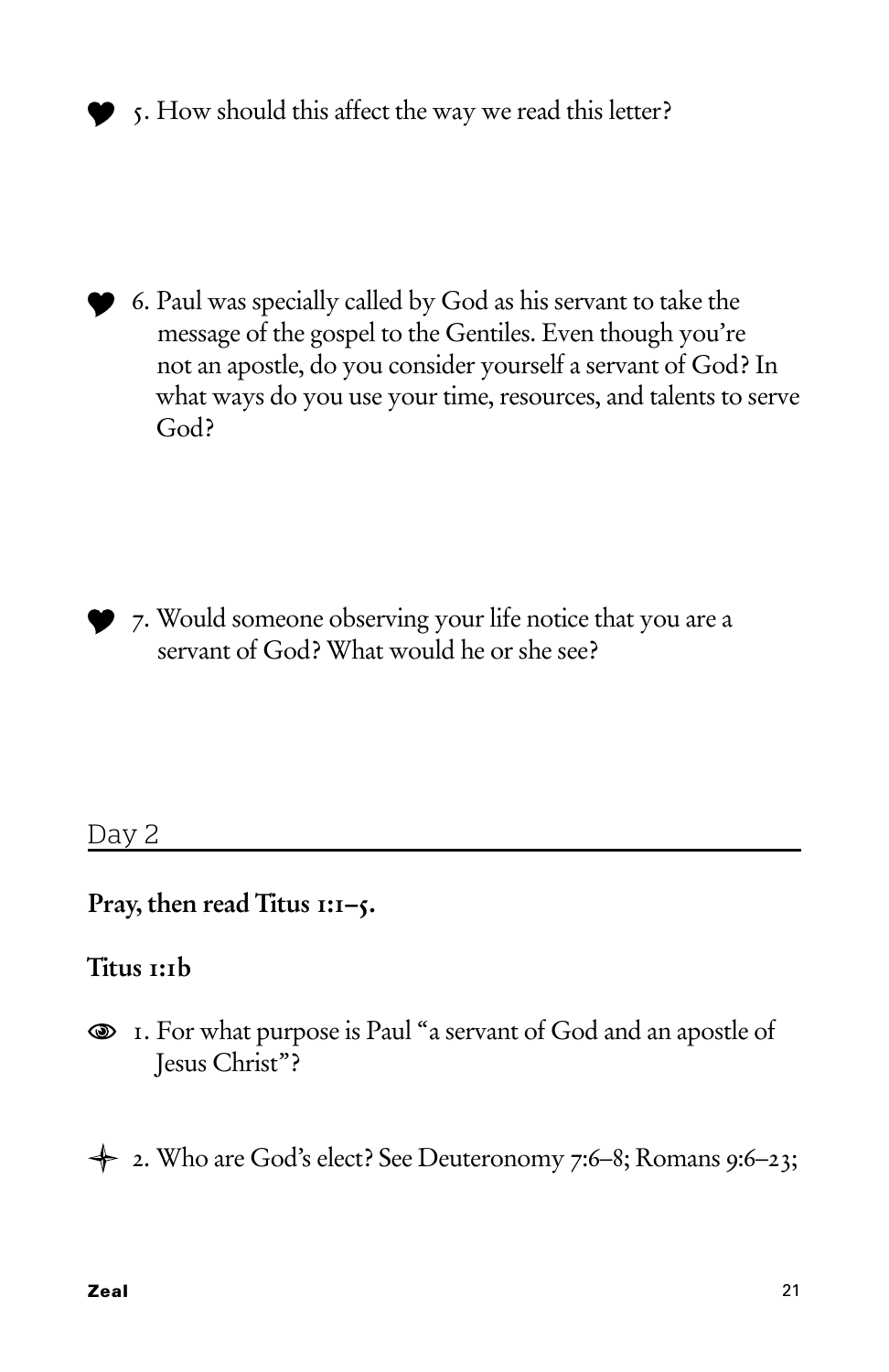Ephesians 1:3–5; and 1 Peter 2:9. See also John 6:37–44, 15:16, 19; 1 Thessalonians 1:4–5; and James 2:5.

3. What is "the faith" of God's elect? What does it mean to have faith? See also John 6:29, 69 and Romans 10:17.

4. What is the link between "the faith" of God's elect and their "knowledge of the truth"? What is the faith of God's elect based on? See 1 Corinthians 15:1-6, 11.

5. What does it mean for "knowledge of the truth" to "[accord] with godliness"?

 $\triangleq 6$ . How does knowledge of the truth—knowledge of and belief in the gospel—lead to godly living?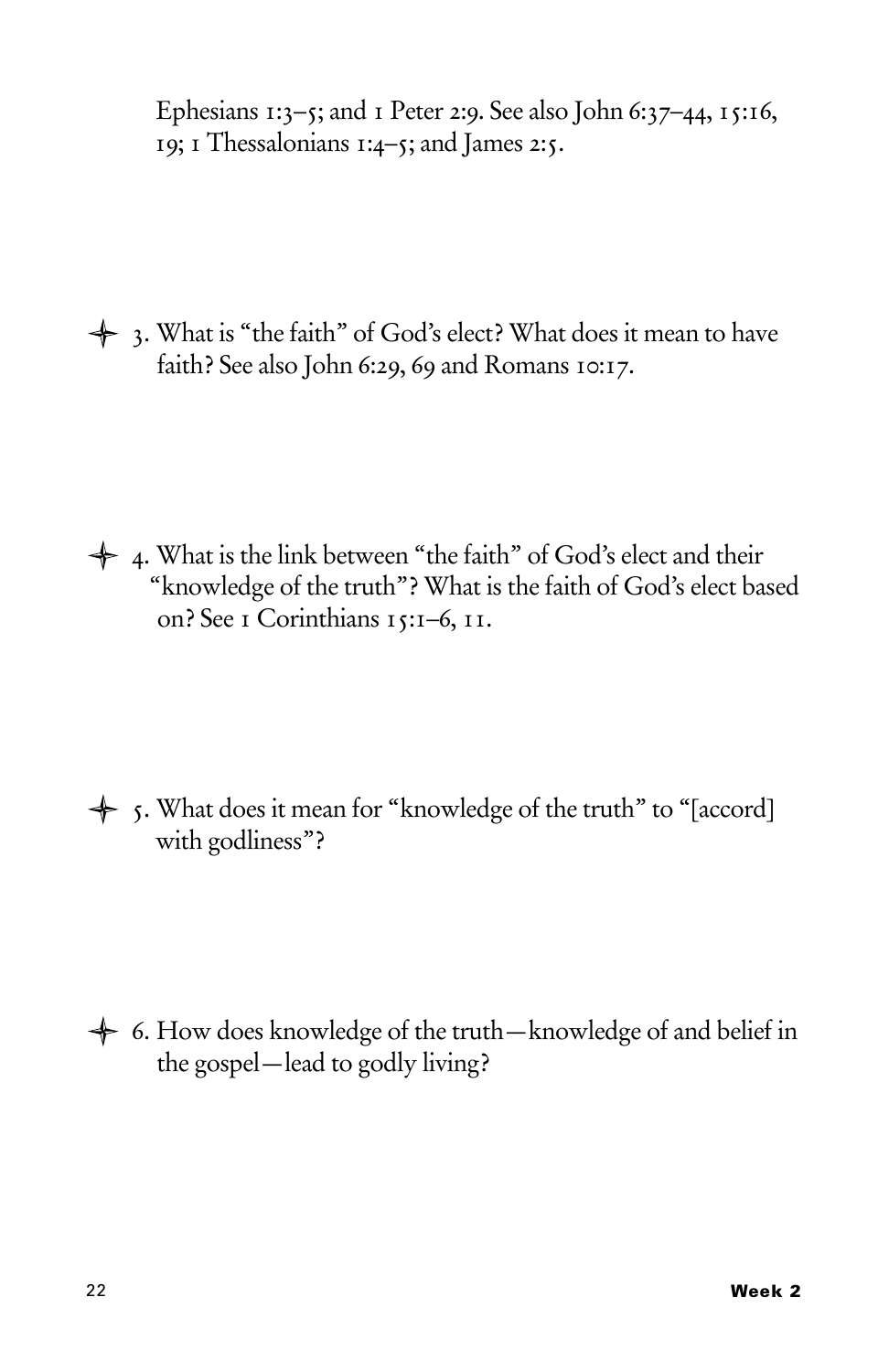$\div$  7. Sum up in your own words Paul's apostolic purpose:

 $\triangleq 8$ . How does Paul's letter to Titus fit with his purpose?

- 9. Do you have faith and knowledge of the truth? Do you believe the gospel as Paul lays it out in 1 Corinthians 15:3–6?
	- If not or if you are unsure, what questions do you have about the gospel message?

If so, in what ways do your faith and knowledge accord with godliness in your life?

Day 3

**Pray, then read Titus 1: 1–5.**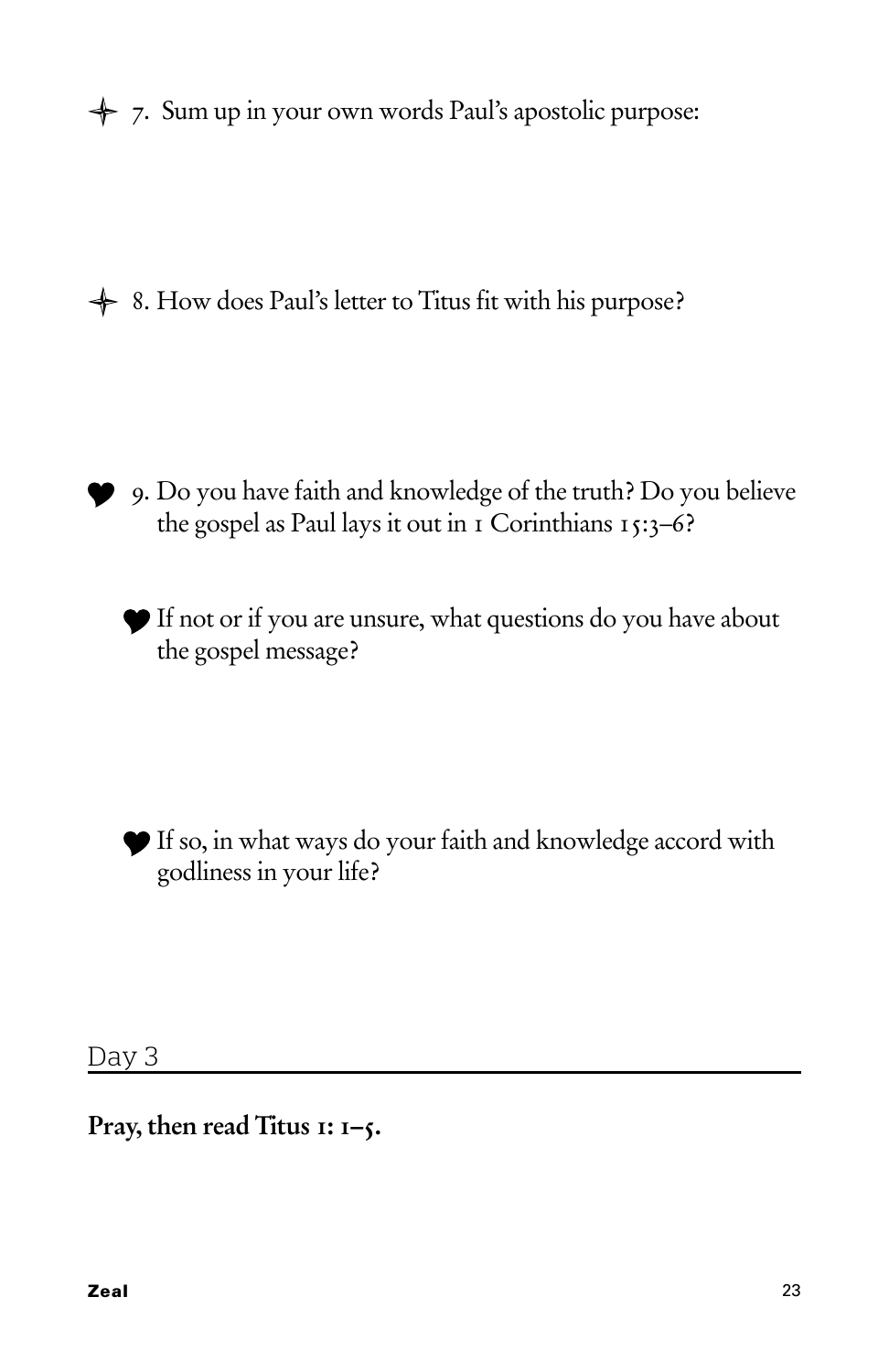#### **Titus 1:2–3**

- $\bullet$  I. In what does Paul hope?
- 2. Who has promised it, and when did he promise it?
- 3. What does Paul write about God's character in verse 2?
- $\triangleq 4$ . How do God's character and the timing of the promise bolster Paul's hope?

5. How does Paul's hope motivate him to carry out his purpose?

- 6. When was eternal life manifested, and what was it manifested in?
- 7. What is Paul referring to by "his word"? See 2 Timothy 1:10.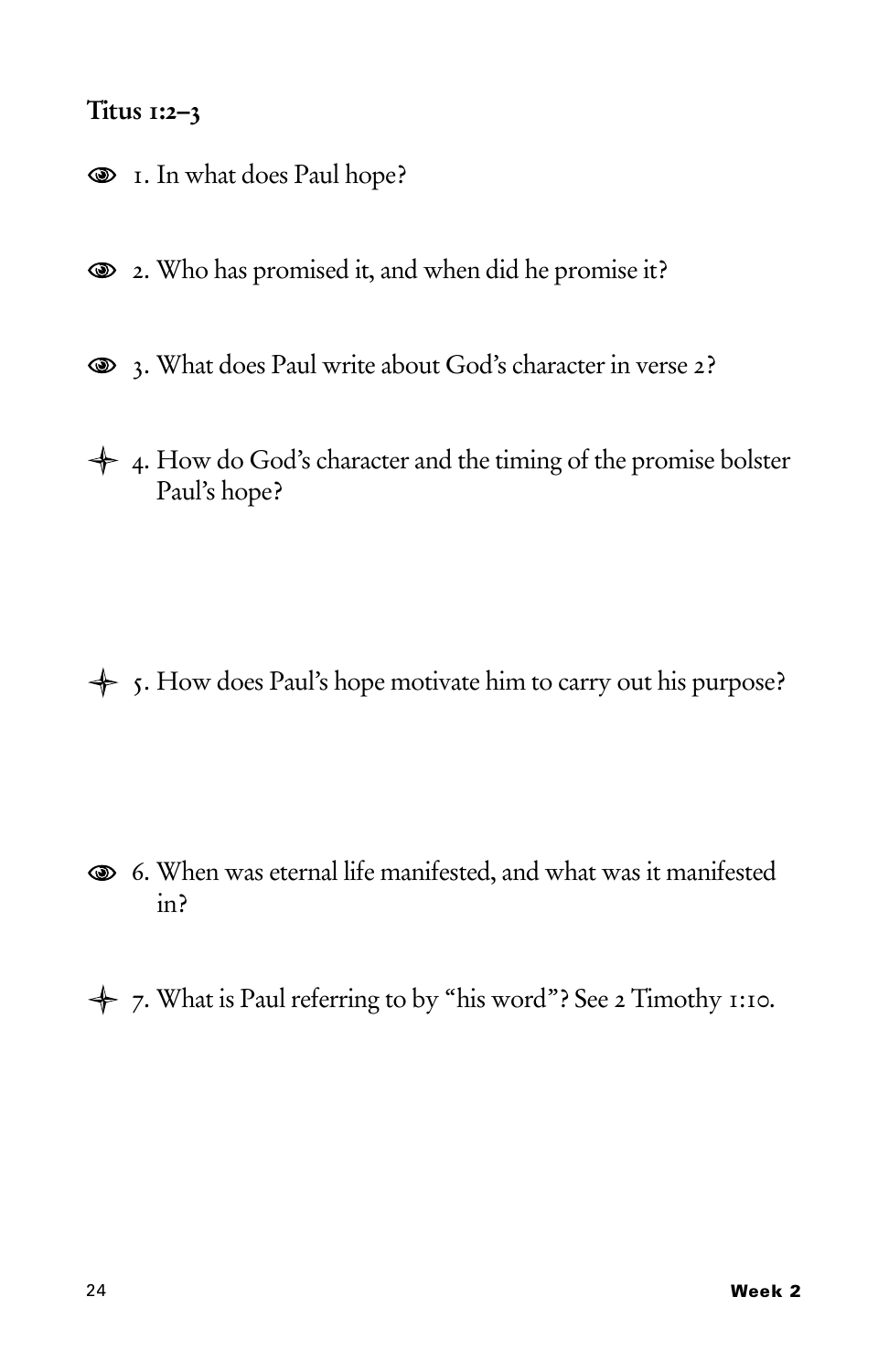- 8. "Manifested" means revealed or showed. Through what does God reveal the hope of eternal life?
- 9. How do God's "word" and "the preaching" of Paul come together in verse 3 to reveal the hope of eternal life?

- 10. Who "entrusted" the preaching of the word to Paul?
- 11. What types of things are "entrusted" to others? What does this word tell us about the value of the message Paul is preaching?

 $+$  12. Titus is well acquainted with Paul. He knows Paul is an apostle entrusted with the gospel. Why would Paul remind Titus of this here at the beginning of his letter? (Who else would read this letter? See Titus 3:15.)

 $+13$ . How does one receive the "hope of eternal life"? See Titus  $3:4-8.$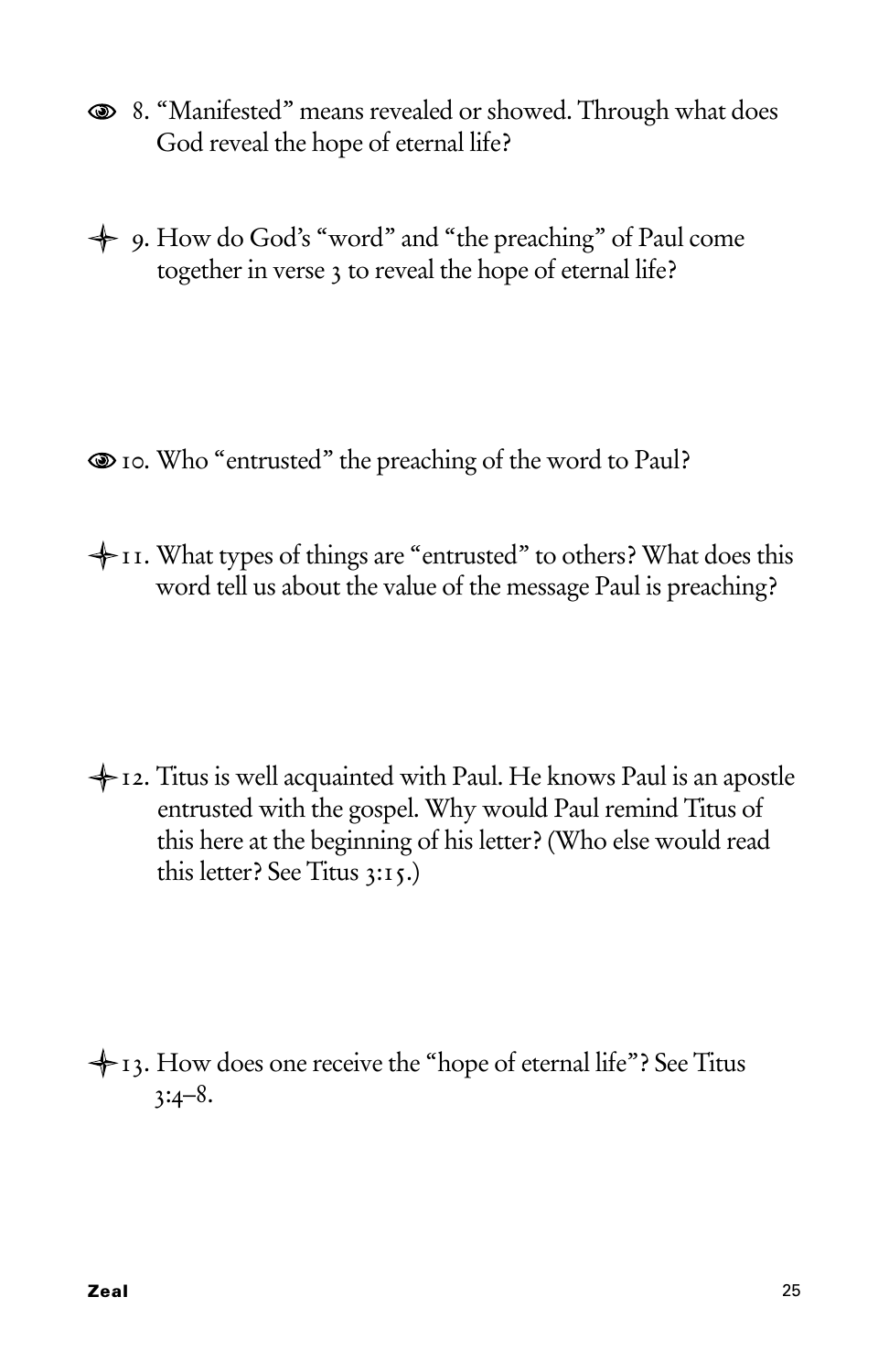$+$  14. What is this hope? Is it just living forever? See Titus 2:11–14.

 $+$ 15. Notice who promised and manifested the hope. Notice also who entrusted Paul with the message of this hope and commanded him to preach it. How does this give you confidence in Paul's message?



16. The hope of eternal life with Christ propels Paul in his ministry. In what way should that same hope propel us? How does the hope of eternal life motivate you?

17. How should this hope affect our faith and our knowledge of the truth?

Day 4

**Pray, then read Titus 1:1–4.**

**Titus 1:4a**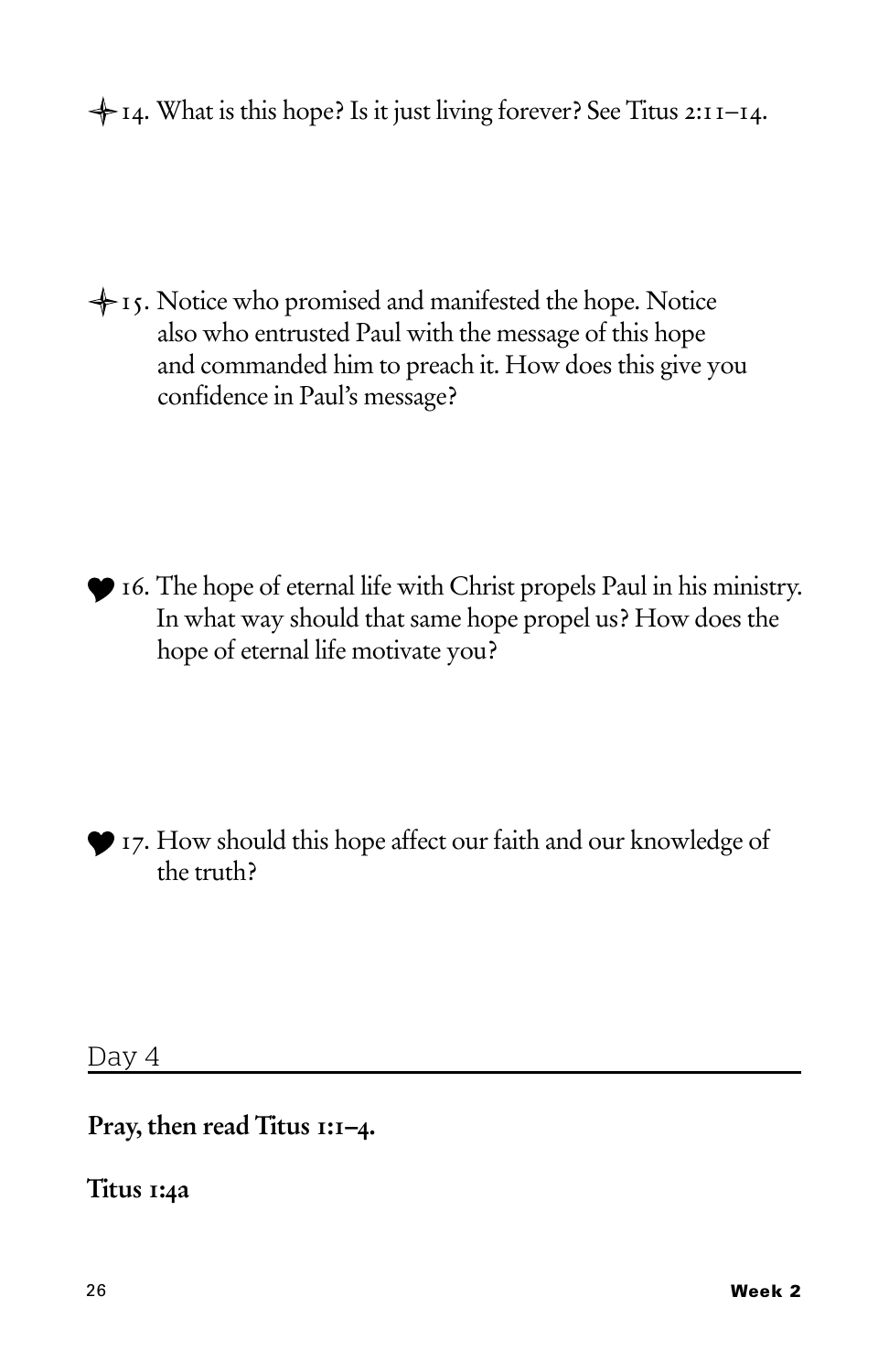- <sup>1</sup> To whom does Paul write this letter?
- <sup>2</sup> 2. How does Paul describe Titus?
- $\triangleq$  3. Who was Titus, and why do you think Paul would call him his "true child"? See Titus 1:5ff; 2 Corinthians 8:23; and Galatians  $2:1-3.$

 $\triangleq 4$ . What does this familial term suggest about relationships in the church?

5. Why would Paul emphasize their "common faith"?

 $\triangleq 6$ . Titus was an uncircumcised Gentile. Paul was a Jew. In the first century, Jews would not even eat with unclean Gentiles. What does it say about the Christian faith that Paul would declare Titus to be his "true child in a common faith"?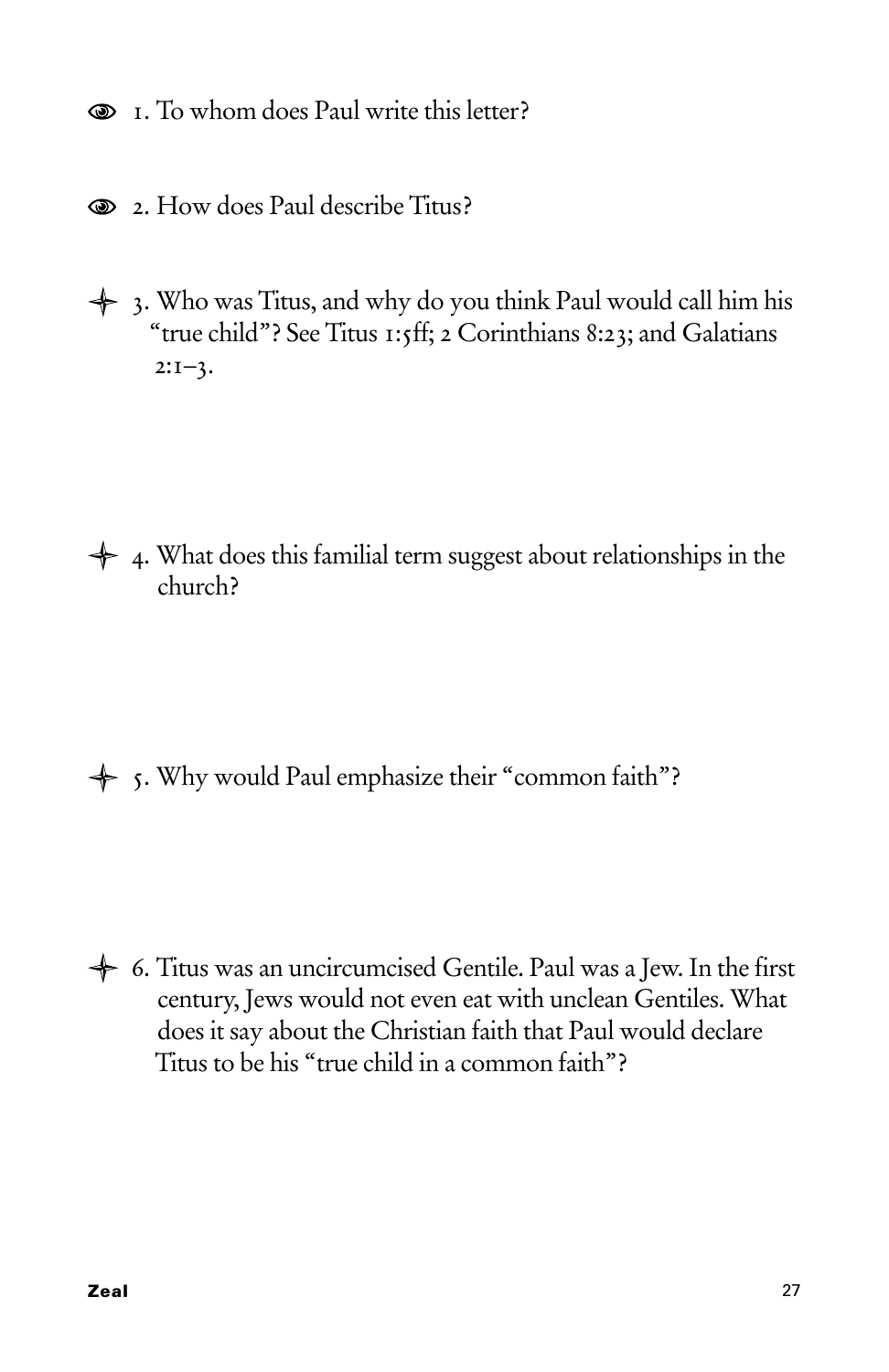7. Today most of us don't face a Jewish-Gentile divide. What are some of the divides you do see in your culture?

8. Based on Paul's relationship with Titus, how should these divides be handled in local churches?

9. What kinds of relationships do you have in your church? Do you have a child in the faith? A mother or father? True sisters and brothers? What can you do to cultivate deeper relationships?

10. Do you have relationships in your church with people who are different from you? Think about different national backgrounds but also different socioeconomic situations and different ages or stages of life. How can you cultivate relationships with people who are different from you?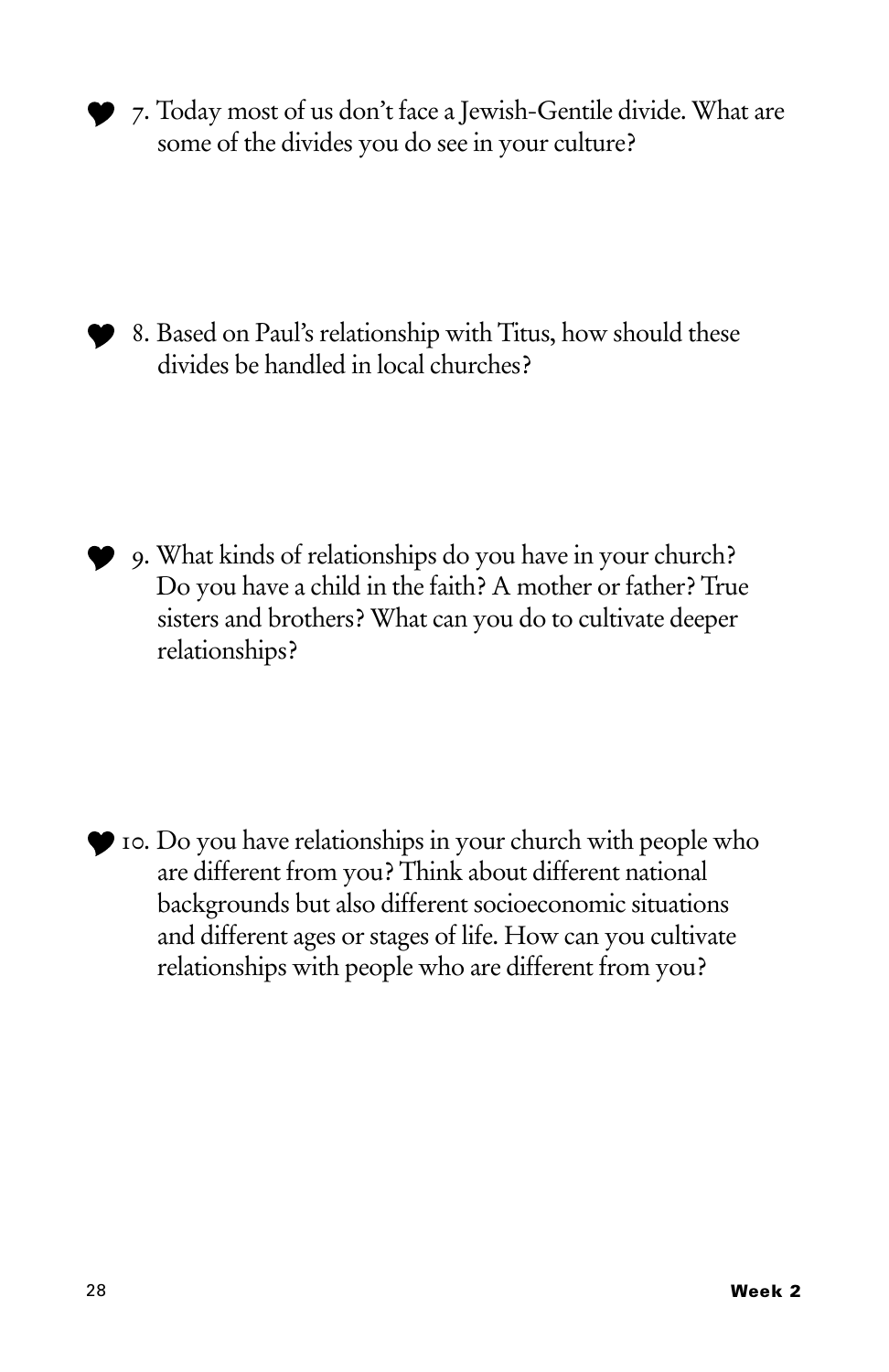## **Pray, then read Titus 1:1–4.**

# **Titus 1:4b**

- <sup>1</sup> I. How does Paul greet Titus?
- 2. "Grace" means an undeserved gift. Jesus enabled "peace" with God through the sacrifice of his blood on the cross. Why does Paul greet the recipients of his letters with grace and peace from God?

3. Grace and peace come from God the Father and Christ Jesus. Why do you think Paul mentions both grace and peace together in his greeting? What point is he making with his readers?

 $\triangleq$  4. Thirteen of Paul's letters are included in the Bible. In all of his other letters, Paul calls Jesus Lord. Why do you think he calls Jesus "our Savior" in this letter? (Paul also repeats "Savior," "salvation," and "saved" seven times in the letter.)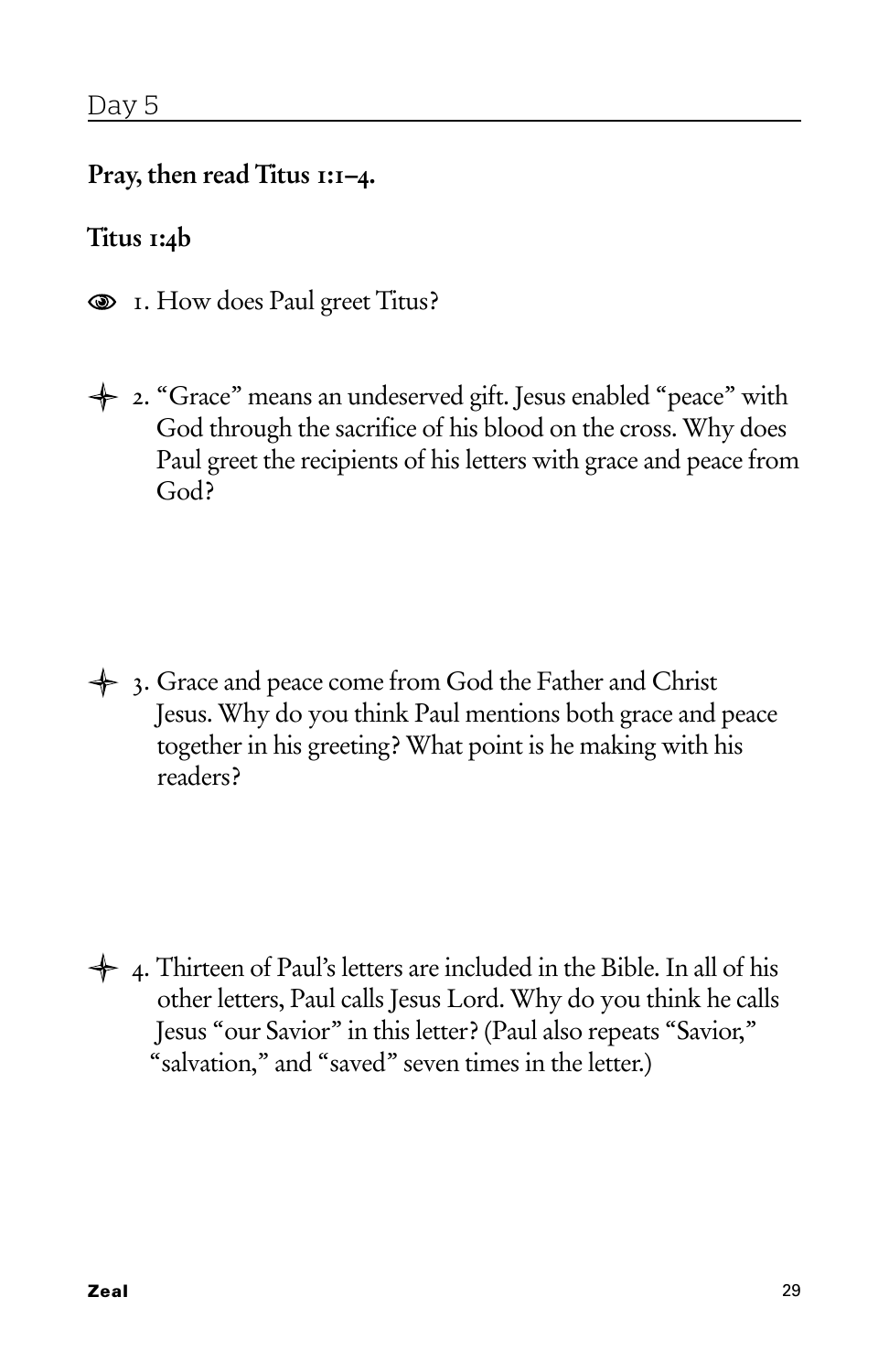5. How does this letter itself impart grace and peace to its readers?



6. Take some time today to review what you've learned this week and pray for the Lord to build you up in the knowledge of the truth that leads to godliness as you study through Titus. Pray also for those who are studying with you.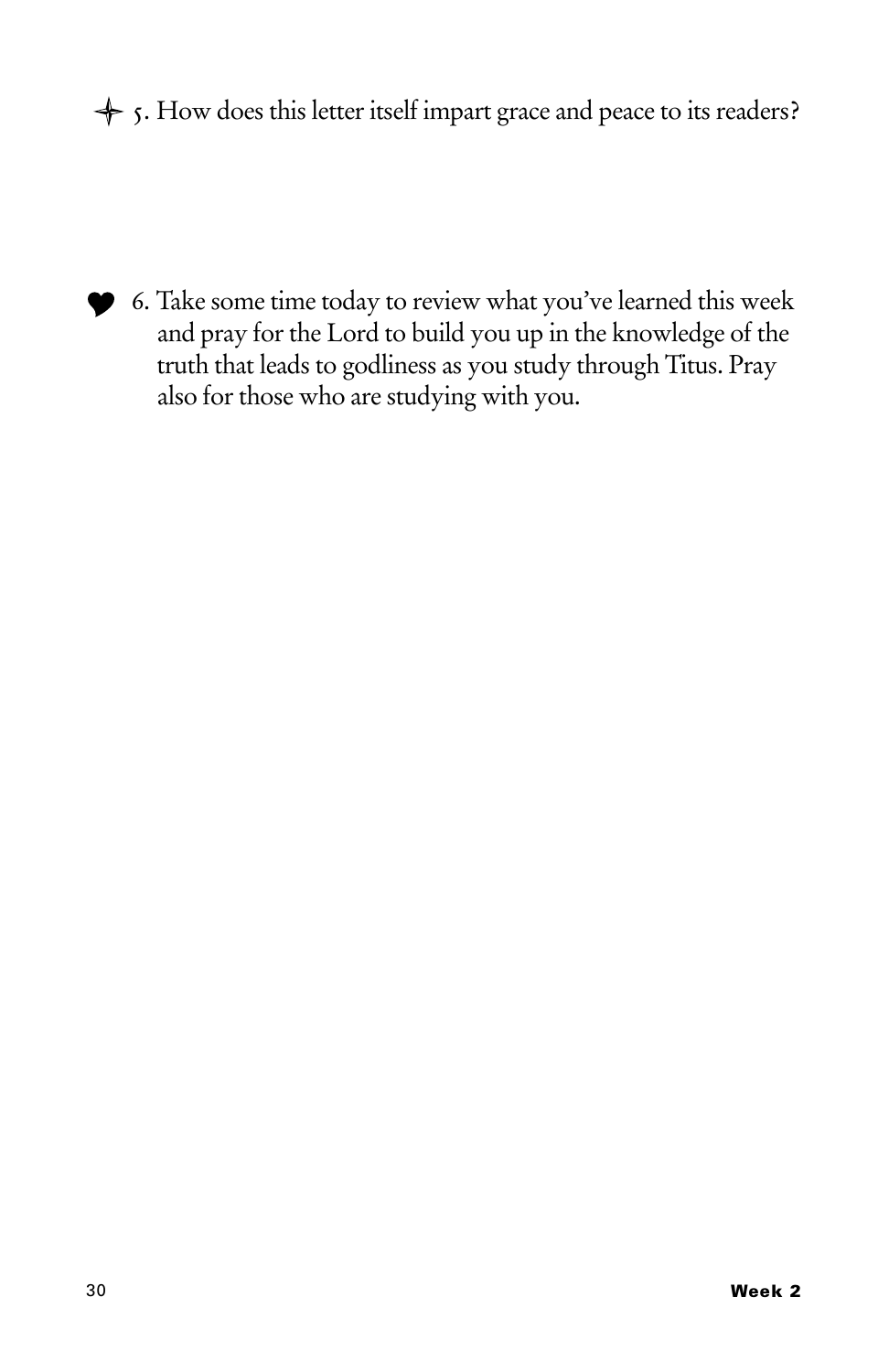# *Notes*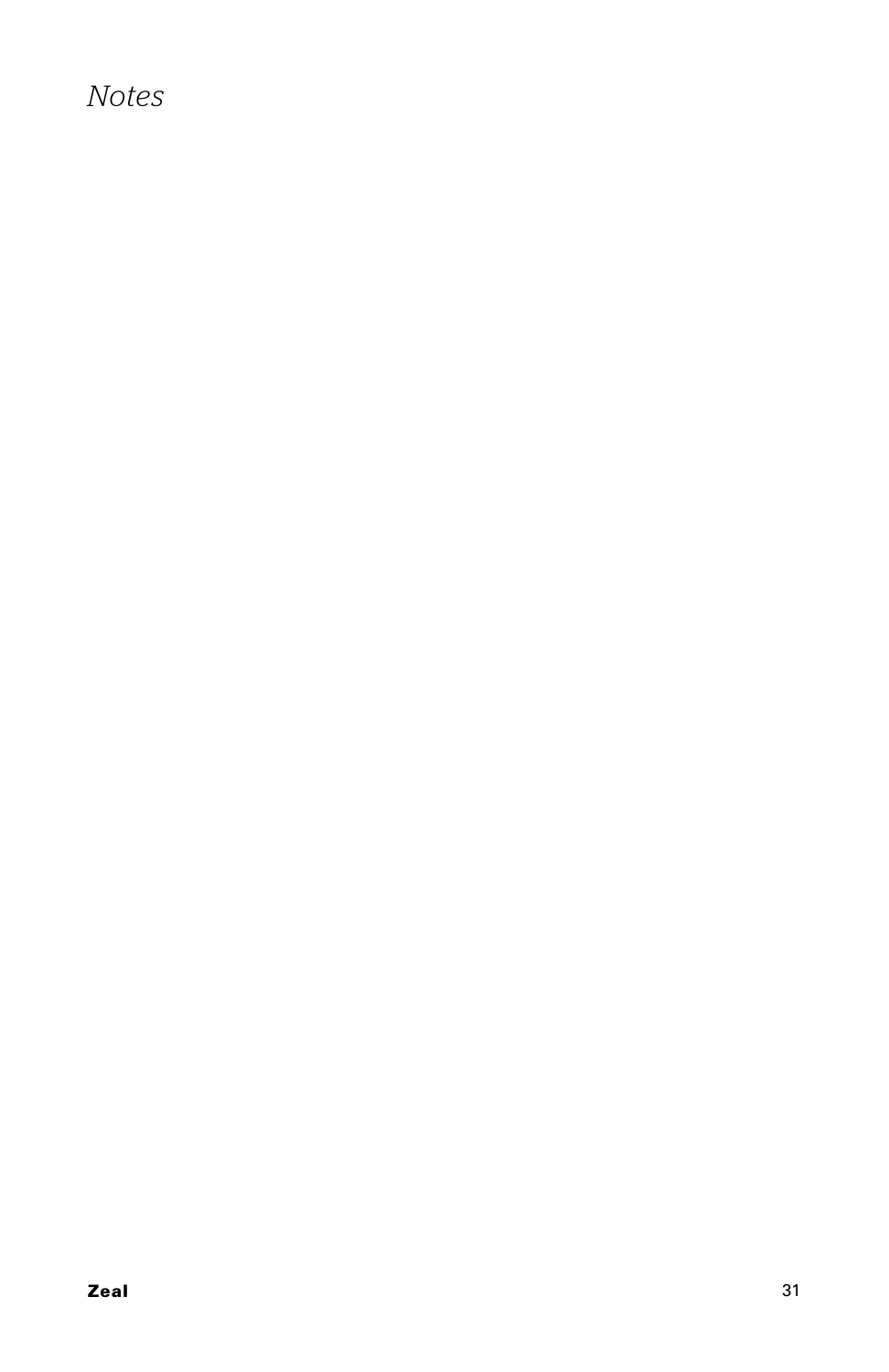#### Inductive [Bible Studies](https://cruciformpress.com/author-by-last-name/folmar/) for Women by Keri Folmar

*Endorsed by Kathleen Nielson, Diane Schreiner, Connie Dever, Kristie Anyabwile, Gloria Furman*





JOY! — A Bible Study on Philippians forWomen *A 10-week study*

GRACE: A Bible Study on Ephesians forWomen *A 10-week study*



FAITH: A Bible Study on James forWomen *A 10-week study*

#### A Bible Study for Women on the Gospel of Mark



SON OF GOD Volume 1 *An 11-week study*

SON OF GOD Volume 2 *An 11-week study*

*"It is hard to imagine a better inductive Bible Study tool." –Diane Schreiner*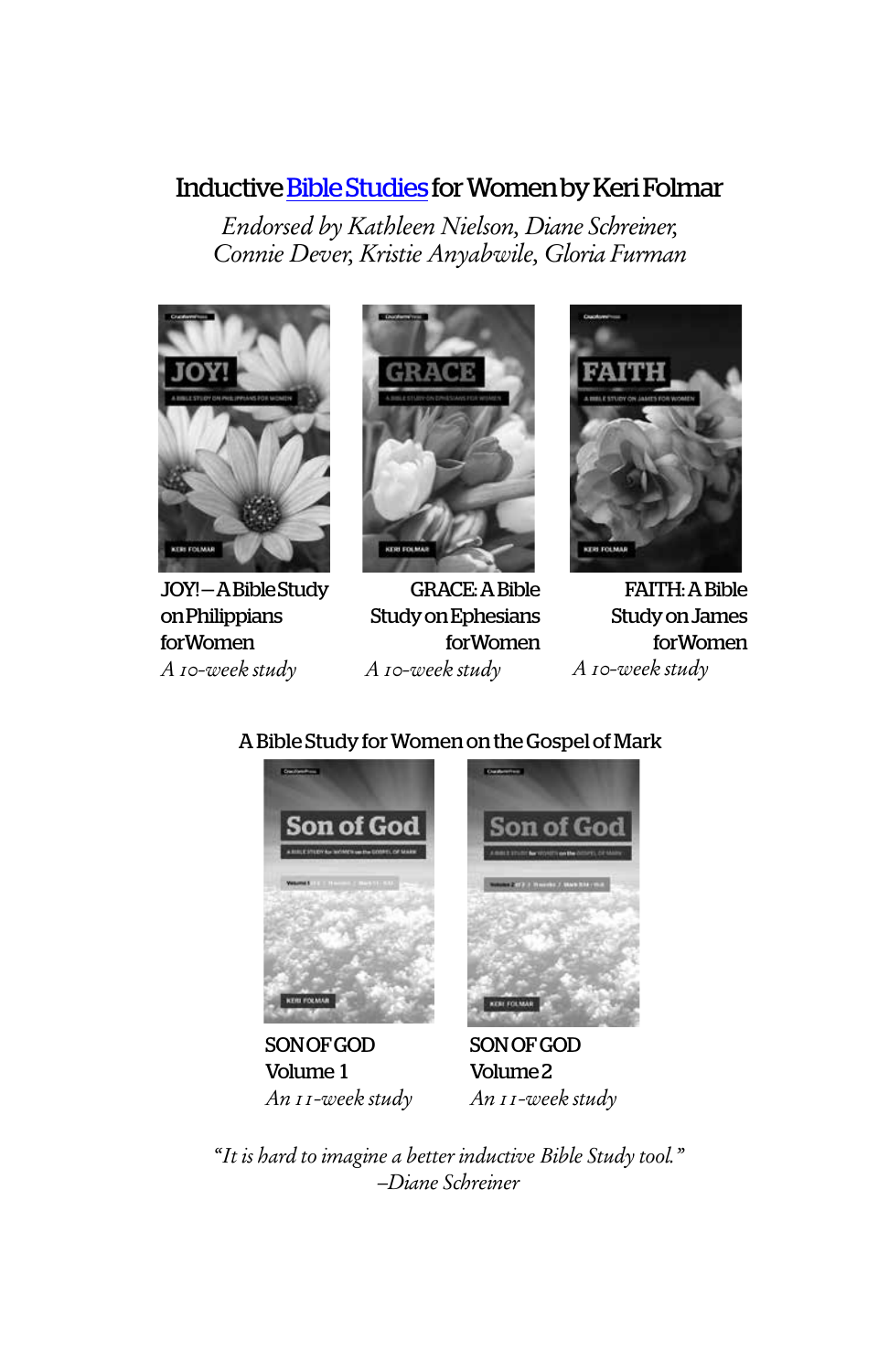

# [Devoted](http://bit.ly/devotedbook)

Great Men and Their Godly Moms by Tim Challies | 126 pages

#### **Christian mothers shaped the men who changed the world.**

Featuring the mothers of John Newton, Hudson Taylor, J. GreshamMachen, John Piper, Charles Spurgeon, Augustine, D.L. Moody, Timothy, and more.

#### [bit.ly/devotedbook](http://bit.ly/devotedbook)

"*Devoted* offers rich encouragement, wisdom, and hope for any mom who longs for her sons and daughters to follow, love, and serve Christ."

#### *Nancy DeMoss Wolgemuth, author, teacher, and host of*  **Revive Our Hearts**

"*Devoted* will encourage moms (and dads) in the trenches, but also pour out grace and hope on the parents of prodigals. Reading this book was sheer delight and I highly recommend it."

#### *Kimberly Wagner, author,* **Fierce Women**

"Tim has collected for us the stories of women whose greatness was largely hidden. The devoted lives of thes eleven women will inspire and encourage you. Their stories and examples, so easily overlooked, are now presented in this accessible and helpful book."

*Trillia Newbell, author,* **God's Very Good Idea***, and* **Enjoy**

"Challies describes the powerful influence of a godly mother in articulate detail through stories of real women who have gone before us. These women believe the same gospel and cling to the same Christ, and I pray this book encourages many more mothers to follow their lead."

#### *Gloria Furman, author,* **Missional Motherhood**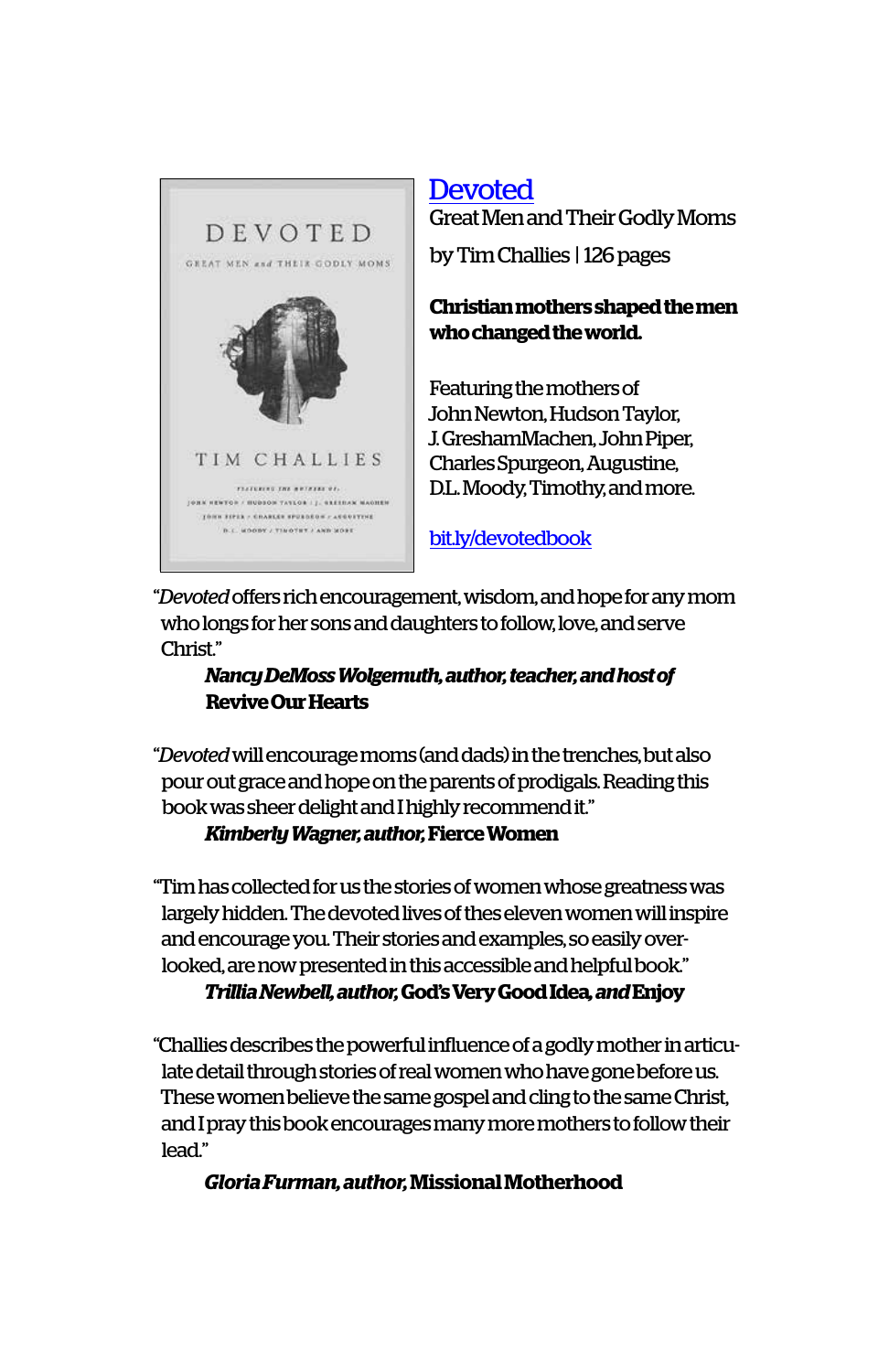

# [Wilderness Wanderings](http://bit.ly/wilwand)

Finding Contentment in the Desert Times of Life

by Stacy Reaoch Foreword by Jani Ortlund

**25 devotionals for women reflecting on our journey to the Promised Land** 

**120 pages**  [bit.ly/wilwand](http://bit.ly/wilwand)

"I found myself encouraged and challenged by the biblical, insightful, and practical wisdom woven throughout."

#### *Sarah Walton, co-author of Hope When It Hurts – Biblical Reflections to Help You Grasp God's Purpose in Your Suffering*

"We highly recommend this book for careful, prayerful reflection." *Bruce and Jodi Ware, Southern Seminary* 

"Consider this delightful devotional your must-have guide for any season of wandering."

*Erin Davis, author and blogger* 

"Stacy Reaoch is a gifted guide for real joy in hard places." *David Mathis, executive editor, desiringGod.org; pastor; author* 

"A tonic for the soul....biblically faithful, spiritually challenging, and encouraging. A wonderful resource for both personal reading and for group discussion."

*Tom and Diane Schreiner, Southern Seminary* 

"A guidebook through these barren and difficult paths, and a drink of cool water for the weary traveler."

*Megan Hill, author; editorial board member, Christianity Today*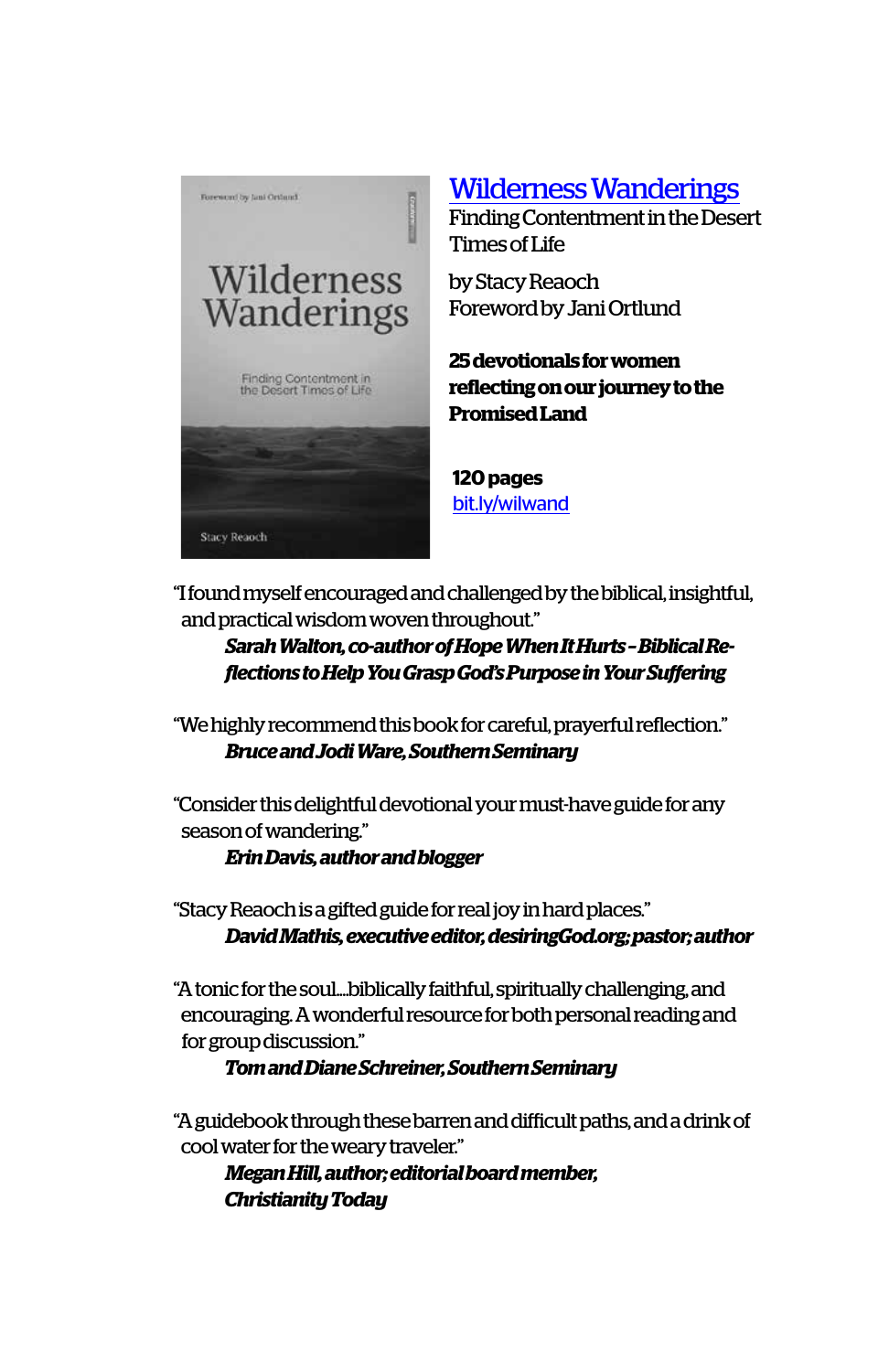

## [Happily Ever After](https://bit.ly/DG-HAPPILY)

Finding Grace in the Messes of Marriage

by John Piper, Francis Chan, Nancy DeMoss Wolgemuth, and 10 more

**Marriage...Harder than you expected, better than a fairy tale.**

[bit.ly/DG-HAPPILY](https://bit.ly/DG-HAPPILY)

#### PARTIAL TABLE OF CONTENTS

- 1. The Goal of Marriage Is Not Marriage FRANCIS CHAN 2. Seeing Jesus on the Stage of Marriage – P. J. TIBAYAN
- 3. Serpents, Seeds, and a Savior NANCY DEMOSS WOLGEMUTH
- 4. A Special Agent for Change MARSHALL SEGAL
- 5. Sex Is for Believers JOHN PIPER
- 6. Marital Intimacy Is More Than Sex JOSH SQUIRES

7. Superior Women—and the Men Who Can't Out-Give Them – DOUGLAS WILSON

8. Good Listening Requires Patience – DAVID MATHIS

9. We Need to Talk about Submission – KIM CASH TATE

10. As Long as Both Shall Live – DAVID MATHIS

11. Unembarrassed by the Bible – JOHN PIPER

12. Do You Expect Your Marriage to Be Easy? – ADRIEN SEGAL

13. The Call to Love and Respect – DOUGLAS WILSON

14. Love Is More Than a Choice – JOHN PIPER

15. Wedded in a Real War – FRANCIS CHAN

16. Five Things Submission Does Not Mean – JOHN PIPER

17. A Possible Marriage-Saver in Nine Steps – JOHN PIPER